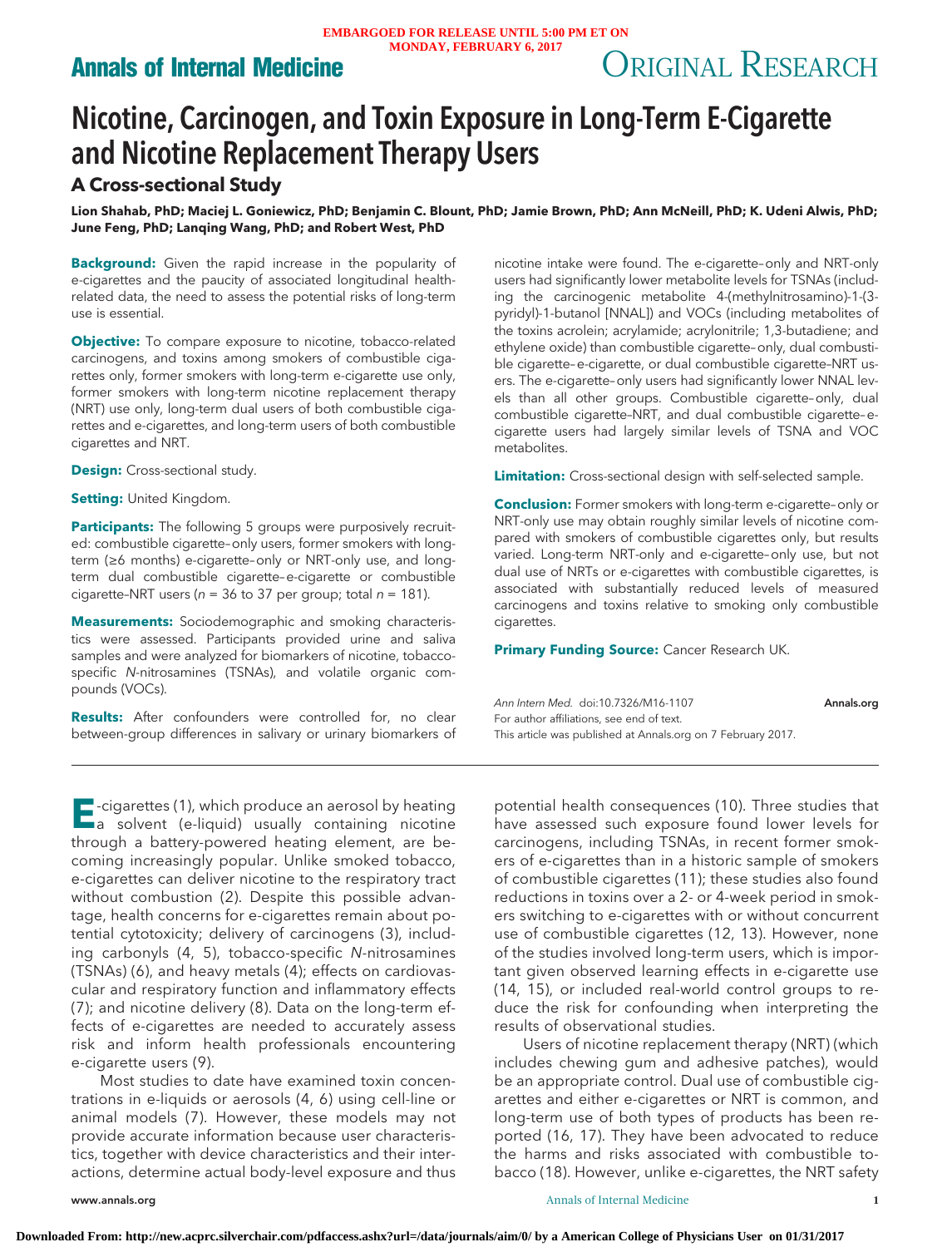profile is well-established (19) and NRT effectiveness for smoking cessation through initial partial (20) or complete substitution (21) has been shown. Therefore, NRT is recommended as a harm reduction strategy in several countries (22).

Although longitudinal cohort studies and randomized, controlled trials will provide the best data to answer questions about the safety and efficacy of e-cigarettes for smoking cessation, these designs are time- and resource-intensive. In the absence of longterm data, a more pragmatic approach is to compare smokers and former smokers with or without concurrent e-cigarette use in real-life settings. This study aimed to address the gap in the literature by measuring biomarker levels in long-term e-cigarette users compared with an appropriate control—NRT users. Specifically, this study assessed whether long-term ecigarette–only, NRT-only, dual combustible cigarette– e-cigarette, or dual combustible cigarette–NRT use is associated with differences in metabolites of nicotine, TSNAs, and volatile organic compounds (VOCs) compared with combustible cigarette–only use.

# **METHODS**

## **Study Design and Procedure**

This cross-sectional study was done in London, United Kingdom, from January 2014 to June 2014. It evaluated the range of toxin levels measured in smokers and former smokers with or without concurrent long-term use of e-cigarettes or NRT. The study methodology has been described elsewhere (23). Briefly, participants visited the laboratory for a single session, lasting 30 minutes, after abstaining from eating, drinking, or using combustible cigarettes or other nicotine products for an hour before their visit to standardize assessment. At the laboratory, after providing written consent, participants completed a short questionnaire assessing sociodemographic, smoking, and product use characteristics and provided breath, saliva, and urine samples. Exhaled air was assessed for carbon monoxide with a breathalyzer (Micro IV Smokerlyzer, Bedfont Scientific). In addition, 2 saliva samples were collected with sterile dental rolls (Salivette, Sarstedt) that participants were asked to gently chew for about 2 minutes or until saturated. Urine was collected in a sealable, sterilized cup by participants on site and transferred by staff into cryovials. Urine and saliva samples were then kept frozen at –20 °C until they were shipped in dry ice to laboratories at Roswell Park Cancer Institute (Buffalo, New York) and the Centers for Disease Control and Prevention (Atlanta, Georgia) for analysis. All participants were reimbursed for time and travel (£25). The study was approved by the University College London Ethics Committee (project ID 0483/ 002).

# **Participants**

Participants were purposively recruited in the greater London area using various methods to increase sample diversity, including newspapers and online advertisements, posters in pharmacies, and the use of marketing companies. They had to be ever smokers and to meet the following eligibility criteria: Current smokers had to smoke an average of 5 or more combustible cigarettes per day for at least 6 months, and former smokers had to have stopped using tobacco products (including combustible cigarettes, water pipes, cigars, and such smokeless products as snus or chewing tobacco) for at least 6 months. Because we sought to evaluate the effect of long-term use of noncombustible nicotine delivery devices (NRT and e-cigarettes), smokers (that is, dual combustible cigarette– e-cigarette or combustible cigarette–NRT users) and former smokers (that is, e-cigarette–only or NRT-only users) had to have been using these products at least weekly for 6 months or more (users of nicotinefree products, such as e-liquid without nicotine, were excluded). In practice, however, participants used products daily as indicated by latency to last product use across groups (combustible cigarettes–only users, 1.4 hours; combustible dual cigarette–NRT users, 4.3 hours; combustible dual cigarette– e-cigarette users, 1.3 hours; NRT-only users, 24 hours; and e-cigarette– only users, 5.4 hours). Product use was verified by asking participants to bring in the NRT or e-cigarette that they were currently using, and smoking status was verified with carbon monoxide readings (10-ppm cutoff) (24). We excluded persons who used both NRT and e-cigarettes as well as those who were younger than 18 years; were pregnant; had a history of heart or lung disease; or had bleeding gums, illness, or an active infection within 24 hours of their scheduled appointment.

### **Measures**

### *Biomarkers of Exposure*

Level of nicotine exposure was measured to assess effectiveness of nicotine delivery products by using 2 methods. Saliva samples were analyzed for nicotine, and its major metabolite, cotinine, using an established gas chromatography method (25, 26). Urine samples were analyzed for main nicotine metabolites to derive total nicotine equivalents and for minor tobacco alkaloids using validated tandem mass spectrometry (27, 28).

Levels of urinary TSNA and VOC metabolites were measured using either liquid chromatography/atmospheric pressure ionization/tandem mass spectrometry (29) or ultra-high performance liquid chromatography coupled with electrospray ionization and tandem mass spectrometry (30) to assess the potential risks of nicotine delivery products. Although we assessed a comprehensive battery of metabolites (Appendix Table 1, available at [Annals.org\)](http://www.annals.org), we focus here on wellestablished metabolites of compounds that are known to contribute significantly to smoking-related toxicologic and carcinogenic risks (31–39) (Table 1). All urinary and salivary biomarkers were analyzed by the Centers for Disease Control and Prevention and Roswell Park Cancer Institute, respectively.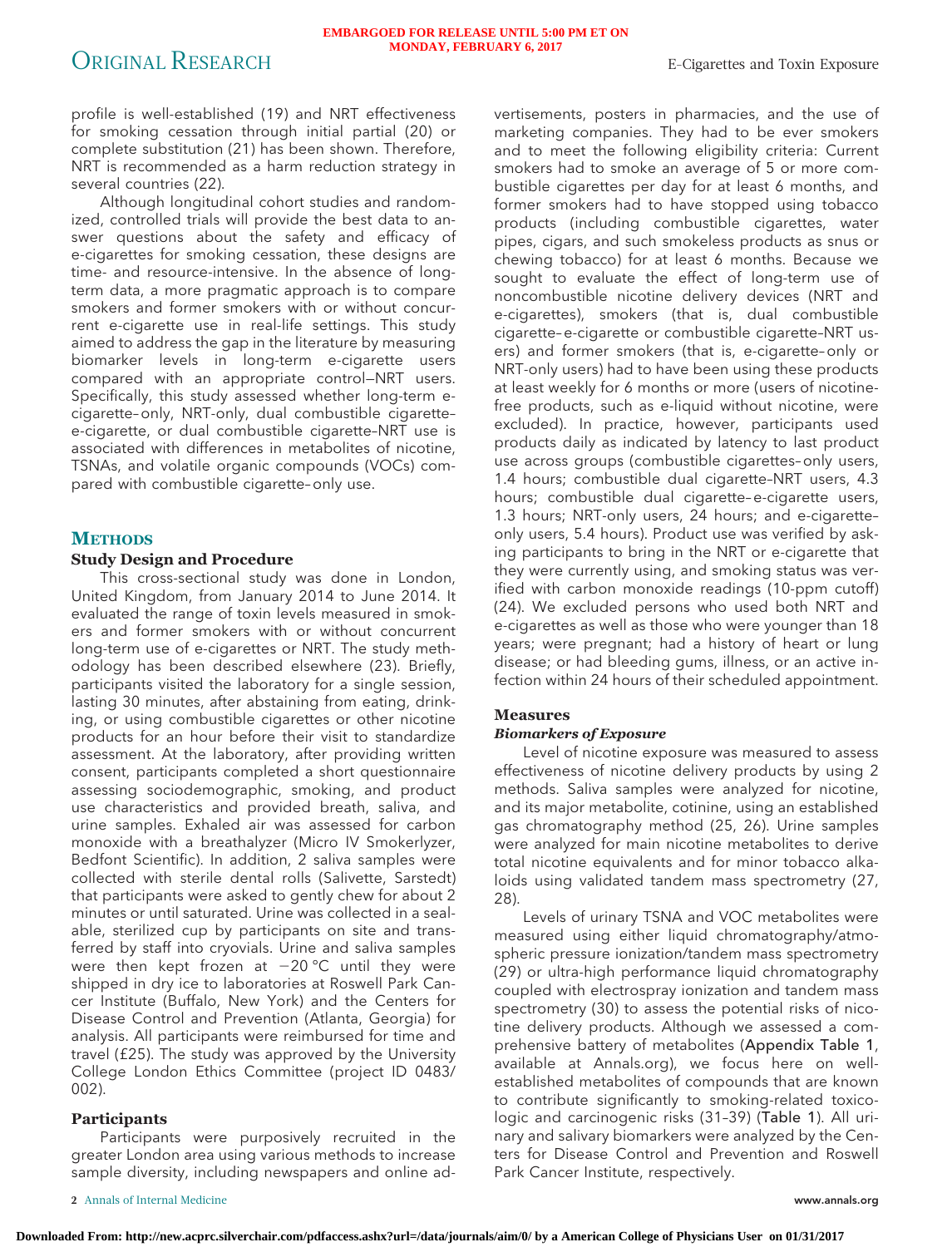# *Covariates*

Sociodemographic characteristics (age, sex, ethnicity, education, and marital status) were assessed in addition to self-reported recently resolved physical illness (chest infection, cold or flu, sore throat, or fever) and subjective well-being (happiness and satisfaction, both assessed with established single-item measures) (40). Salivary C-reactive protein level was used as a marker of inflammation (and thus potential health problems) and analyzed with an enzyme-linked immunosorbent assay (Salimetrics Europe) (41). Smoking characteristics, including current and past daily combustible cigarette consumption as a measure of dependence for smokers and former smokers, respectively; age at which participants had started smoking; and the proportion of family members or friends who smoke were assessed to gauge environmental tobacco smoke exposure.

## **Statistical Analysis**

Because this was a cross-sectional study, exposure biomarkers, including metabolites of known tobaccorelated carcinogens and toxins, were used as proxies for future disease risk. Previous research on the association of the carcinogenic metabolite 4-(methylnitrosamino)- 1-(3-pyridyl)-1-butanol (NNAL) with lung cancer suggests that medium to large reductions in NNAL levels (Cohen  $f = 0.25$  to 0.40) would result in an appreciable reduction in risk (42) and could thus be considered clinically meaningful in magnitude and warrant further investigation (43). A priori power calculation showed that 180 participants (36 per group) would provide 90% power to detect between-group differences of a medium effect size (Cohen  $f = 0.3$ ) in NNAL levels when comparing 5 groups by using analysis of variance (44). However, this calculation did not account for multiple outcomes being tested, and based on 35 biomarker outcomes reported here, power to detect such an effect size across all biomarkers would have been reduced to 54%. The sample size therefore only provided sufficient power (≥80%) to detect effects at the upper range of the estimate (Cohen  $f \ge 0.36$ ) when multiple comparisons were accounted for.

Analyses were conducted with SPSS, version 22.0 (IBM). In initial analysis of between-group differences on covariates, 1-way analysis of variance was used for continuous covariates and chi-square analysis was used for categorical covariates. Before the main analysis, urinary metabolites were standardized algebraically to account for individual differences in urine concentration by dividing metabolite data by the ratio of observed urinary metabolites to age-, sex-, and ethnicity-adjusted creatinine levels. Creatinine (measured by standard colorimetric method at Roswell Park Cancer Institute) was also included as a covariate in the analysis (45). Due to nonnormal distribution of data, generalized linear models with a log link and  $\gamma$  distribution were used to assess between-group differences in outcome measures, which were adjusted for all covariates and latency to product use. B coefficients were exponentiated to calculate the percentage of change in biomarker levels in all groups compared with combustible cigarette–only smokers. For prespecified tests of the main effects of a group, type I errors were controlled for by using the false discovery rate (46) separately for sociodemo-

| <b>Parent Compound</b>                             | <b>Biomarker/Metabolite</b>                    | <b>Rationale for Inclusion</b>                                                                                                                                                                                                                                         |
|----------------------------------------------------|------------------------------------------------|------------------------------------------------------------------------------------------------------------------------------------------------------------------------------------------------------------------------------------------------------------------------|
| <b>Tobacco-specific N-nitrosamines</b>             |                                                |                                                                                                                                                                                                                                                                        |
| 4-(methylnitrosamino)-1-(3-pyridyl)-<br>1-butanone | 4-(methylnitrosamino)-1-(3-pyridyl)-1-butanol  | A potent lung carcinogen (40) and major contributor to<br>cancer risk (34); IARC group 1 carcinogen (39)*; and 1 of 9<br>toxins recommended for mandated reduction in tobacco<br>smoke on the WHO TobReg list (36)                                                     |
| Volatile organic compounds                         |                                                |                                                                                                                                                                                                                                                                        |
| Acrolein                                           | N-acetyl-S-(3-hydroxypropyl)-L-cysteine        | A major contributor to respiratory effects (34, 35); IARC<br>group 3 carcinogen (41)†; and 1 of 9 toxins recommended<br>for mandated reduction in tobacco smoke on the WHO<br>TobReg list (36)                                                                         |
| Acrylamide                                         | N-acetyl-S-(2-carbamoylethyl)-L-cysteine       | IARC group 2A carcinogen (37)‡; a neurotoxin                                                                                                                                                                                                                           |
| Acrylonitrile                                      | N-acetyl-S-(2-cyanoethyl)-L-cysteine           | A major contributor to cancer risk (34) and highly specific<br>volatile organic compound biomarker for tobacco use (33);<br>IARC group 2B carcinogen (37)§; and 1 of 9 toxins<br>considered high priority for disclosure and monitoring on<br>the WHO TobReg list (36) |
| 1,3-butadiene                                      | N-acetyl-S-(4-hydroxy-2-buten-1-yl)-L-cysteine | A major contributor to cancer risk (34, 35); IARC group 1<br>carcinogen (42)*; and 1 of 9 toxins recommended for<br>mandated reduction in tobacco smoke on the WHO<br>TobReg list (36)                                                                                 |
| Ethylene oxide                                     | N-acetyl-S-(2-hydroxyethyl)-L-cysteine¶        | IARC group 1 carcinogen (37)*                                                                                                                                                                                                                                          |

IARC = International Agency for Research on Cancer; WHO TobReg = World Health Organization Study Group on Tobacco Product Regulation. \* Carcinogenic to humans.

† Not classifiable with regard to carcinogenicity to humans.

‡ Probably carcinogenic to humans.

§ Possibly carcinogenic to humans.

-- More selective metabolite of parent compound than N-acetyl-S-(3,4-dihydroxybutyl)-L-cysteine (33).

¶ A major urinary metabolite of ethylene oxide exposure and a minor metabolite of acrylonitrile and vinyl chloride exposure (toxic tobacco smoke constituents).

### www.annals.org **3 3**

#### **Downloaded From: http://new.acprc.silverchair.com/pdfaccess.ashx?url=/data/journals/aim/0/ by a American College of Physicians User on 01/31/2017**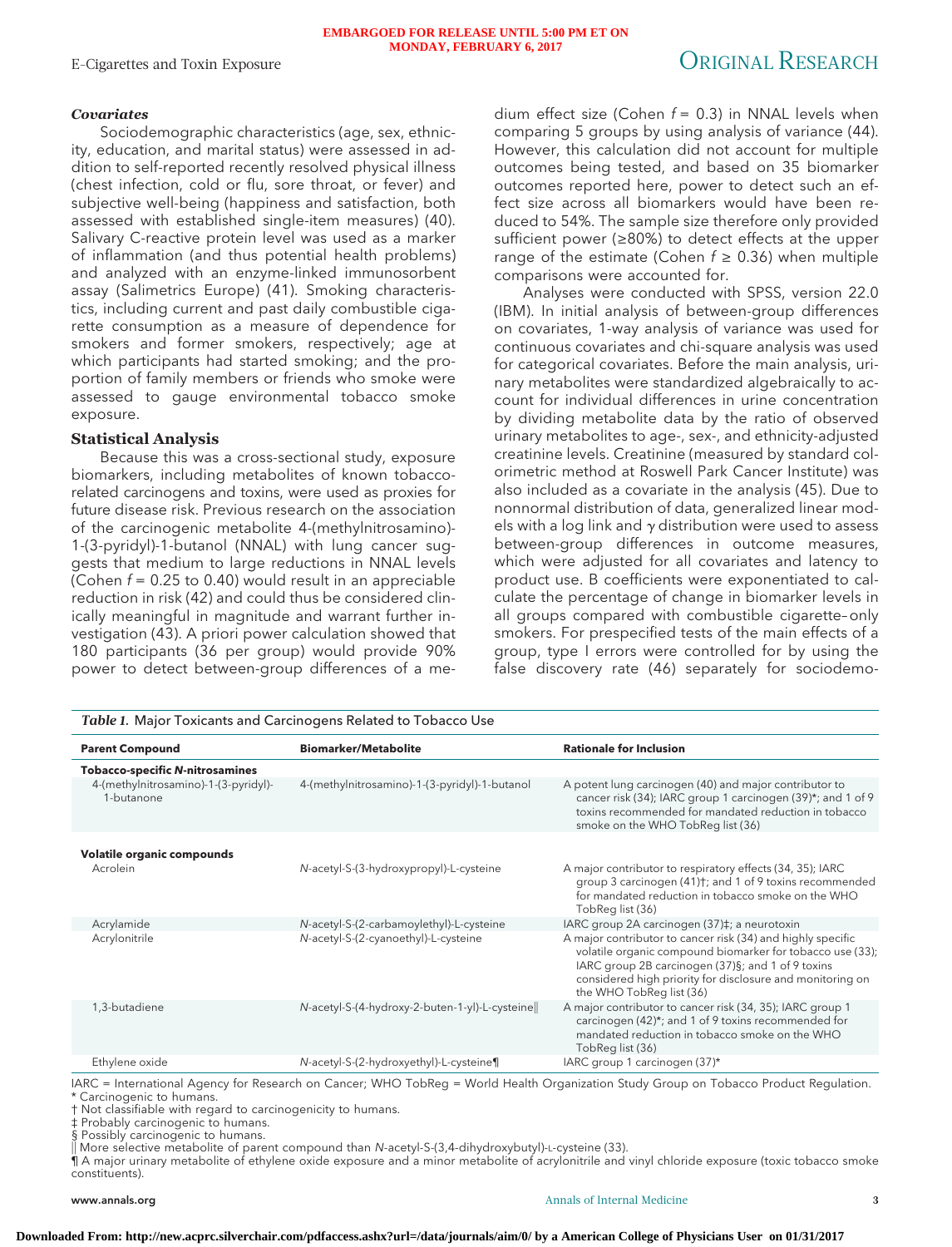| <b>Characteristic</b>                                                               | Total<br><b>Participants</b> |                                           | <b>Smokers</b>                                |                                              |                                     | <b>Former Smokers</b>              | P Value* |
|-------------------------------------------------------------------------------------|------------------------------|-------------------------------------------|-----------------------------------------------|----------------------------------------------|-------------------------------------|------------------------------------|----------|
|                                                                                     | $(n = 181)$                  | <b>Cigarette-Only</b><br>Users $(n = 37)$ | <b>Dual Cigarette-NRT</b><br>Users $(n = 36)$ | <b>Dual Cigarette-EC</b><br>Users $(n = 36)$ | <b>NRT-Only Users</b><br>$(n = 36)$ | <b>EC-Only Users</b><br>$(n = 36)$ |          |
| Mean age (SD), y                                                                    | 37.8 (11.8)                  | 34.4 (14.0)                               | 36.4(8.5)                                     | 39.3 (13.1)                                  | 40.3(11.1)                          | 38.5(11.1)                         | 0.27     |
| Female, n (%)                                                                       | 71 (39.2)                    | 16(43.2)                                  | 22(61.1)                                      | 11(30.6)                                     | 15(41.7)                            | 7(19.4)                            | 0.024    |
| White, $n$ $(\%)$                                                                   | 131 (72.4)                   | 30(81.1)                                  | 21(58.3)                                      | 27(75.0)                                     | 23(63.9)                            | 30(83.3)                           | 0.111    |
| High school, n (%)                                                                  | 140 (77.3)                   | 25(67.6)                                  | 30(83.3)                                      | 29 (80.6)                                    | 28 (77.8)                           | 28 (77.8)                          | 0.56     |
| Single, $n$ $(\%)$                                                                  | 97 (53.6)                    | 26(70.3)                                  | 21(58.3)                                      | 18(50.0)                                     | 13(36.1)                            | 19(52.8)                           | 0.104    |
| Mean age started<br>smoking (SD), y                                                 | 17.8(4.3)                    | 16.6(3.2)                                 | 18.2(3.4)                                     | 17.3(3.1)                                    | 20.3(6.4)                           | 16.6(3.2)                          | 0.012    |
| Mean cigarettes per day<br>$(SD)$ , $n+$                                            | 13.3(8.7)                    | 13.9(9.0)                                 | 10.8(4.6)                                     | 11.9(9.6)                                    | 14.7(10.3)                          | 15.9(8.3)                          | 0.104    |
| Mean proportion of<br>friends/family who<br>smoke (SD)                              | 35.6(27.5)                   | 50.9(23.6)                                | 39.8 (24.1)                                   | 38.0 (32.4)                                  | 33.2(27.7)                          | 15.6 (15.2)                        | < 0.001  |
| Recent illness, n (%)                                                               | 42 (23.2)                    | 14(37.8)                                  | 3(8.3)                                        | 7(19.4)                                      | 10(27.8)                            | 8(22.2)                            | 0.104    |
| Geometric mean<br>salivary C-reactive<br>protein level (SD),<br>nmol/L <sup>±</sup> | 0.017(3.32)                  | 0.020(2.99)                               | 0.013(3.48)                                   | 0.016(3.15)                                  | $0.018(3.20)$ §                     | 0.021(3.78)                        | 0.47     |
| Mean global life<br>satisfaction (SD)                                               | 3.9(1.0)                     | 4.1(0.9)                                  | 3.8(1.1)                                      | 3.7(1.1)                                     | 3.9(0.9)                            | 3.9(1.1)                           | 0.54     |
| Mean happiness levels<br>$(SD)$ ¶                                                   | 5.0(1.5)                     | 4.6(1.7)                                  | 5.6(1.1)                                      | 4.7(1.7)                                     | 5.3(1.3)                            | 5.0(1.6)                           | 0.104    |

*Table 2.* Sociodemographic, Smoking, Physical Health, and Subjective Well-Being Characteristics of Study Participants

Cigarette = combustible cigarette; EC = e-cigarette; NRT = nicotine replacement therapy.

\* Omnibus test result, adjusted for the reported comparisons in this table using the false discovery rate (46).

† Former smokers were asked about their typical past consumption levels.

‡ Statistical comparison conducted on log-transformed values (not shown).

§ Data are missing for 1 participant.

-- Assessed by asking, "All things considered, how satisfied are you with your life as a whole?" Response options ranged from "very dissatisfied" (1) to "very satisfied" (5).

¶ Assessed by asking, "Some people are very generally very happy. They enjoy life regardless of what is going on, getting the most out of everything. To what extent does this characterization describe you?" Response options ranged from "not at all" (1) to "a great deal" (7).

graphic comparisons ( $n = 13$ ) and biomarker comparisons ( $n = 35$ ). Where overall omnibus effects were considered significant, the Sidak correction was used in post hoc analysis to determine which (if any) betweengroup differences persisted. Biomarker values below the limit of detection (LOD) were imputed using standard methods (LOD divided by the square root of 2) (47), and biomarkers with 50% or more values below the LOD were not analyzed.

# **Role of the Funding Source**

The funding source had no role in the study design, data collection, data analysis, data interpretation, or writing of the report. Dr. Shahab had full access to all study data and had final responsibility for the decision to submit the manuscript for publication.

# **RESULTS**

Overall, participants were relatively young, were mainly men, were white, and had at least a high school education; about half of them were single (Table 2). On average, participants had started smoking nearly 1 pack of cigarettes per day in their late teens, and a substantial proportion (16% to 51%) of their family members or friends also smoked. Salivary C-reactive protein levels were within the range observed for healthy adults (0.05 to 64.3 μg/L) (48), and the reported level of well-being was similar to that of representative population samples (40). Between-group differences included that the proportion of women varied from

19.4% in e-cigarette–only users to 61.1% in dual combustible cigarette–NRT users, fewer e-cigarette–only users were women, NRT-only users started smoking the latest, and e-cigarette–only users had the lowest proportion of family members or friends who smoked. Considerable variation in ethnicity, marital status, combustible cigarette consumption, recent illness, and reported happiness levels were also found (Table 2).

As previously reported, length of product use was broadly similar across groups at around 17 months, and mean daily NRT and e-cigarette use, measured by self-reported nicotine dose, was higher for NRT-only and e-cigarette–only users than for dual combustible cigarette–NRT and combustible cigarette– e-cigarette users (23). For the product type used, first-generation "cig-a-likes," with replaceable or disposable cartridges, were most popular among dual combustible cigarette– e-cigarette users (60.0%). Third- or fourth-generation advanced personal vaporizers were most popular among e-cigarette–only users (47.2 %). Refillable penstyle, second-generation e-cigarettes were equally popular among dual combustible cigarette– e-cigarette (31.4%) and e-cigarette–only (36.1%) users. For both dual combustible cigarette–NRT and NRT-only users, gum (44.4% and 33.3%, respectively) and patches (both 33.3%) were the most popular NRTs, and a similar proportion (27.8%) used more than 1 NRT.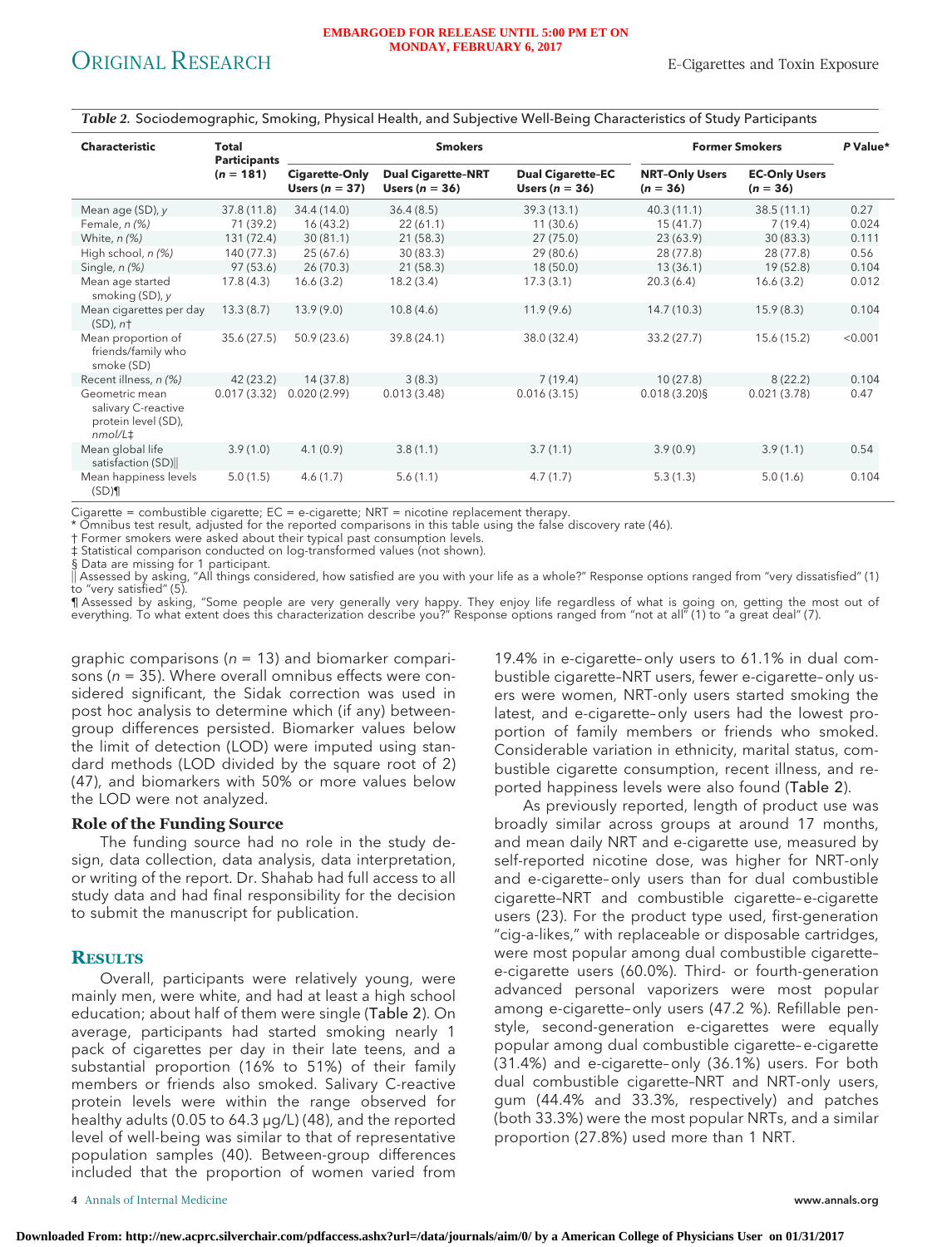# **Nicotine Levels**

Nicotine intake among the products was roughly similar (Figure 1), with some variation across groups (Appendix Table 1). For urinary biomarkers, users of all products had levels of total nicotine equivalents at least as high as combustible cigarette–only users in adjusted analysis (Table 3). Findings related to salivary biomarkers varied. Dual combustible cigarette–NRT users had relatively low nicotine and cotinine levels, and ecigarette–only users had relatively low nicotine levels—at around half that of combustible cigarette– only users—with other groups obtaining levels slightly less or more than those from combustible cigarette– only users (Table 3). The minor tobacco alkaloids anabasine and anatabine, which are specific to tobacco as opposed to nicotine exposure, were clearly distinguished between smokers and former smokers, with significantly lower levels than combustible cigarette– only, dual combustible cigarette–NRT, or dual combustible cigarette– e-cigarette users (Appendix Table 1).

# **TSNA Levels**

There were clear between-group differences in NNAL levels (Figure 2). The NRT-only and e-cigarette– only users had markedly lower NNAL levels than combustible cigarette–only, dual combustible cigarette– NRT, and dual combustible cigarette– e-cigarette users  $(P < 0.001)$ ; e-cigarette-only users had significantly lower NNAL levels than all other groups— equivalent to a 97% reduction compared with the levels of combustible cigarette–only users (Table 3). Compared with combustible cigarette–only users, there were no large differences in NNAL levels for dual combustible cigarette– e-cigarette users but dual combustible cigarette–NRT users had somewhat lower NNAL levels. Results followed a similar, albeit less pronounced, pattern for the other TSNAs measured (Appendix Table 1).

# **VOC Levels**

Of the major urinary VOC metabolites, e-cigarette– only users had the lowest levels overall, with acrylonitrile levels as low as 2.9% for combustible cigarette– only users; further, NRT-only users had the second lowest levels overall, with acrylonitrile levels as low as 10.5% for combustible cigarette–only users (Table 3). By contrast, dual combustible cigarette–NRT, dual combustible cigarette– e-cigarette, and combustible cigarette–only users all had very similar urinary VOC metabolite levels (Figure 2). Compared with all other groups, NRT-only and e-cigarette–only users had at least half of the reference values of combustible cigarette–only users (Table 3) and had significantly lower levels of all major metabolites of selected toxic and carcinogenic VOCs (all  $P < 0.001$ ) (Appendix Table 1).

Results were largely confirmed by reviewing other VOC metabolites that were assessed. E-cigarette–only users generally had the lowest levels, followed by NRTonly users, with no detectable differences among dual combustible cigarette–NRT, dual combustible cigarette– e-cigarette, and combustible cigarette–only users (Appendix Table 1). The only exceptions were metab-

*Figure 1.* Urinary and salivary nicotine metabolite levels, by group.



Boxplots show the median with interquartile range (25th percentile, 75th percentile). Error bars show Tukey's whiskers, and crosses indicate arithmetic means (geometric means are provided in Appendix Table 1). Circles indicate outliers. Cigarette = combustible cigarette;  $EC = e\text{-}cigartte$ ; NRT = nicotine replacement therapy.

\* Measured in urine. Data are raw values divided by the ratio of observed urinary metabolites to covariate-adjusted creatinine levels. Values below the limit of detection were imputed by the limit of detection divided by square root of 2.

† Measured in saliva. There were no significant between-group differences.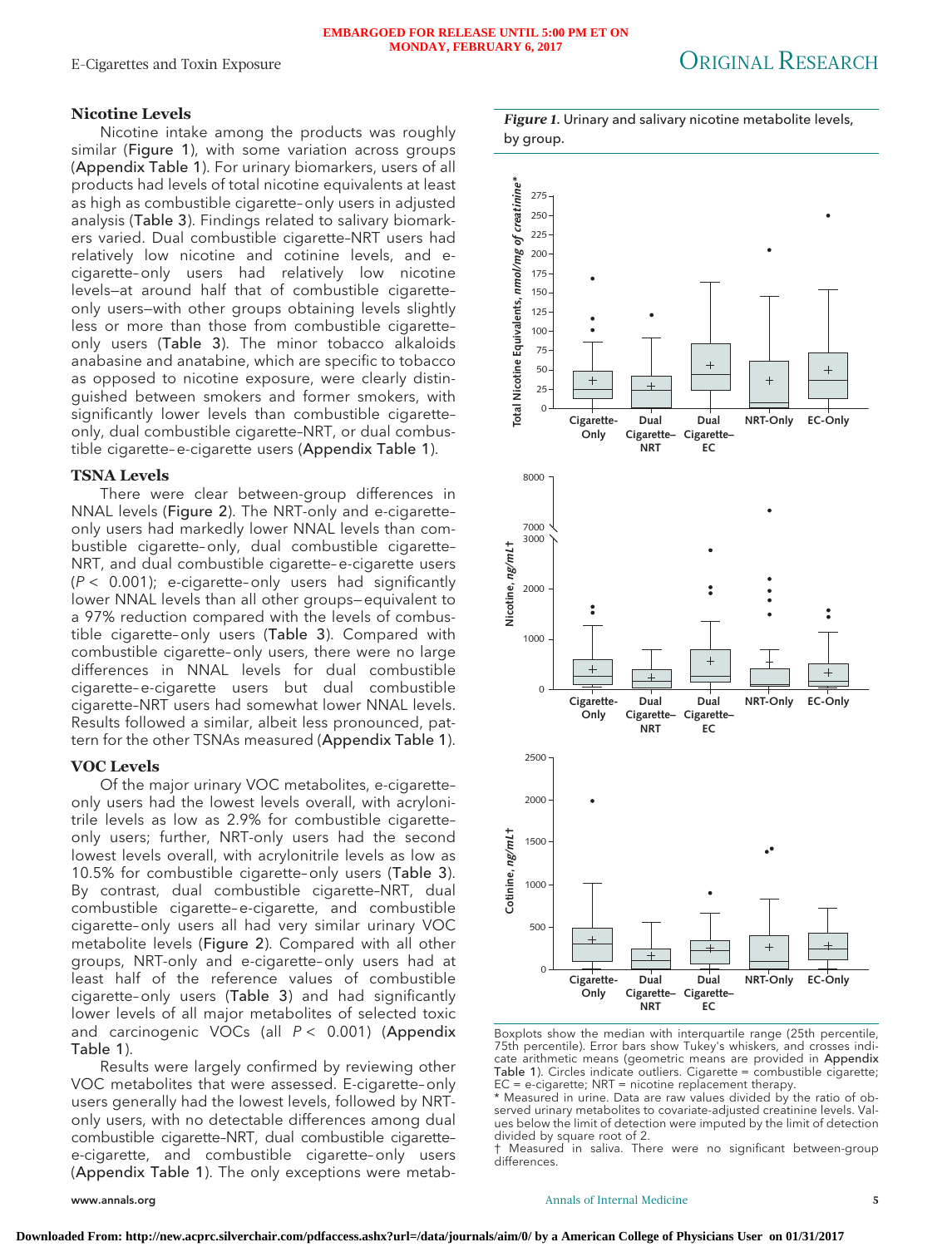#### *Table 3.* Adjusted Biomarker Levels by Group as a Proportion of Cigarette-Only Smoker Levels\*

| <b>Parent Compound</b>                                                                       | <b>Biomarker/Metabolite</b>                           |                                                             | <b>Smokers</b>                                                    |                                                               | <b>Former Smokers</b>                                        |
|----------------------------------------------------------------------------------------------|-------------------------------------------------------|-------------------------------------------------------------|-------------------------------------------------------------------|---------------------------------------------------------------|--------------------------------------------------------------|
|                                                                                              |                                                       | Dual<br><b>Cigarette-NRT</b><br>Users $(n = 36)$            | Dual<br>Cigarette-EC<br>Users $(n = 36)$                          | <b>NRT-Only</b><br>Users ( $n = 36$ )                         | <b>EC-Only</b><br>Users ( $n = 36$ )                         |
| <b>Alkaloids</b>                                                                             |                                                       |                                                             |                                                                   |                                                               |                                                              |
| Nicotine                                                                                     | Total nicotine equivalents†<br>Nicotine‡<br>Cotinine‡ | 104.2 (64.3-168.9)<br>64.2 (39.2-104.9)<br>46.8 (26.3-83.3) | 156.8 (105.1-233.8)<br>152.2 (90.7-255.1)<br>$69.7(42.1 - 115.3)$ | 121.6 (62.5-236.8)<br>135.1 (68.1-268.0)<br>82.1 (42.9-157.3) | 126.9 (82.1-196.2)<br>60.4 (35.8-101.8)<br>75.1 (45.3-124.4) |
|                                                                                              |                                                       |                                                             |                                                                   |                                                               |                                                              |
| <b>Tobacco-specific N-nitrosamines</b><br>4-(methylnitrosamino)-1-(3-<br>pyridyl)-1-butanone | 4-(methylnitrosamino)-<br>1-(3-pyridyl)-1-butanol     | 57.1 (33.1-98.4)                                            | 81.2 (49.7-132.8)                                                 | $11.6(6.3 - 21.3)$                                            | $2.5(1.5-4.2)$                                               |
| Volatile organic compounds                                                                   |                                                       |                                                             |                                                                   |                                                               |                                                              |
| Acrolein                                                                                     | N-acetyl-S-(3-hydroxypropyl)-<br>L-cysteine           | 107.1 (71.8-159.7)                                          | 91.2 (60.2-138.2)                                                 | 35.3 (23.5-53.0)                                              | 33.3 (20.9-53.1)                                             |
| Acrylamide                                                                                   | N-acetyl-S-(2-carbamoylethyl)-<br>L-cysteine          |                                                             | 80.2 (57.9-111.1) 115.9 (80.8-166.1)                              | 45.4 (32.4-63.5)                                              | 42.9 (31.1-59.2)                                             |
| Acrylonitrile                                                                                | N-acetyl-S-(2-cyanoethyl)-L-cysteine                  | 85.6 (48.7-150.4)                                           | 102.7 (63.7-165.6)                                                | $10.5(5.4 - 20.6)$                                            | $2.9(1.7-4.7)$                                               |
| 1,3-butadiene                                                                                | N-acetyl-S-(4-hydroxy-2-buten-<br>1-yl)-L-cysteine    | 101.9 (64.6-160.7)                                          | 115.0 (73.2-180.6)                                                | 19.9 (12.8–30.7)                                              | $11.0(7.5-16.1)$                                             |
| Ethylene oxide, acrylonitrile,<br>and vinyl chloride                                         | N-acetyl-S-(2-hydroxyethyl)-<br>L-cysteine            |                                                             | 86.6 (58.7-127.8) 104.0 (73.9-146.4)                              | 54.2 (38.4-76.5)                                              | 43.5 (30.8-61.3)                                             |

Cigarette = combustible cigarette; EC = e-cigarette; NRT = nicotine replacement therapy.

\* Levels as a proportion of cigarette-only smoker levels are estimated from a model that adjusted for all variables in Table 2, latency to product use, and creatinine levels. For urinary metabolites, inputs to the model were divided by the ratio of observed to covariate-adjusted creatinine levels. Values are percentages (95% CIs).

† Sum of cotinine, nicotine, trans-3'-hydroxycotinine, cotinine N-oxide, nicotine 1'-oxide, norcotinine, and nornicotine levels measured in urine. ‡ Measured in saliva (all other metabolites were measured in urine).

olites of benzene (N-acetyl-S-(phenyl)-L-cysteine [PMA] and muconic acid [MU]), carbon disulfide (2 thioxothiazolidine-4-carboxylic acid [TTCA]), and styrene (N-acetyl-S-(1- and 2-phenyl-2-hydroxyethyl)-Lcysteine [PHEMA] and phenylglyoxylic acid [PGA]). Dual combustible cigarette-e-cigarette users had somewhat higher PMA, MU, and PHEMA levels, and dual combustible cigarette–NRT and combustible cigarette– e-cigarette users had somewhat higher PGA levels than other groups (Appendix Table 1). There were no appreciable between-group differences in TTCA levels. However, these metabolites were either nonspecific to the parent VOC measured (MU and TTCA have dietary contributions, and PGA is a metabolite of ethylbenzene and styrene exposure) or had low detection rates (PMA and PHEMA) (Appendix Table 2, available at [Annals.org\)](http://www.annals.org).

# **DISCUSSION**

To our knowledge, this is the first direct comparison of the metabolite levels of nicotine and important carcinogens and toxins in long-term e-cigarette or NRT users. We found that former smokers who had switched to e-cigarette–only or NRT-only use obtained roughly similar levels of nicotine compared with combustible cigarette–only smokers, but results varied. Long-term NRT-only use and especially e-cigarette–only use, but not dual use of NRTs or e-cigarettes with combustible cigarettes, were associated with lower levels of known tobacco-related carcinogens and toxins measured in this study compared with combustible cigarette–only use.

The finding that NRT-only or e-cigarette–only use is associated with roughly similar nicotine intake compared with that of combustible cigarette–only use supports the view that users seek a particular level of nicotine intake, regardless of the delivery system (49), and adjust product use accordingly (50). This finding is consistent with more recent (51) but not older (8) studies on nicotine delivery from e-cigarettes, which may reflect the improved design of newer generations of e-cigarettes (52), and highlights the importance of focusing on experienced, long-term users rather than naive, short-term users. Similarly, efficient nicotine intake from NRT-only use has been observed in long-term (53) but not short- or intermediate-term NRT users (54). Nicotine intake was largely similar for both groups, which suggests that greater craving reductions observed in e-cigarette–only users than in NRT-only users (23, 55) may be due to factors other than nicotine delivery, such as the greater behavioral similarity of e-cigarette use (unlike NRT use) with smoking. This is consistent with research on nonnicotine sensory factors that have been shown to influence tobacco withdrawal (56). However, this study was not powered to detect anything other than relatively large effects, so results about smaller differences in nicotine intake between e-cigarettes and NRTs are indeterminate.

The lower levels of carcinogens and toxins associated with NRT-only and e-cigarette–only use in this study confirm the known low risk for complications from long-term NRT use (57). This finding also underscores the translation of greatly reduced concentrations of some carcinogens and toxins from e-liquids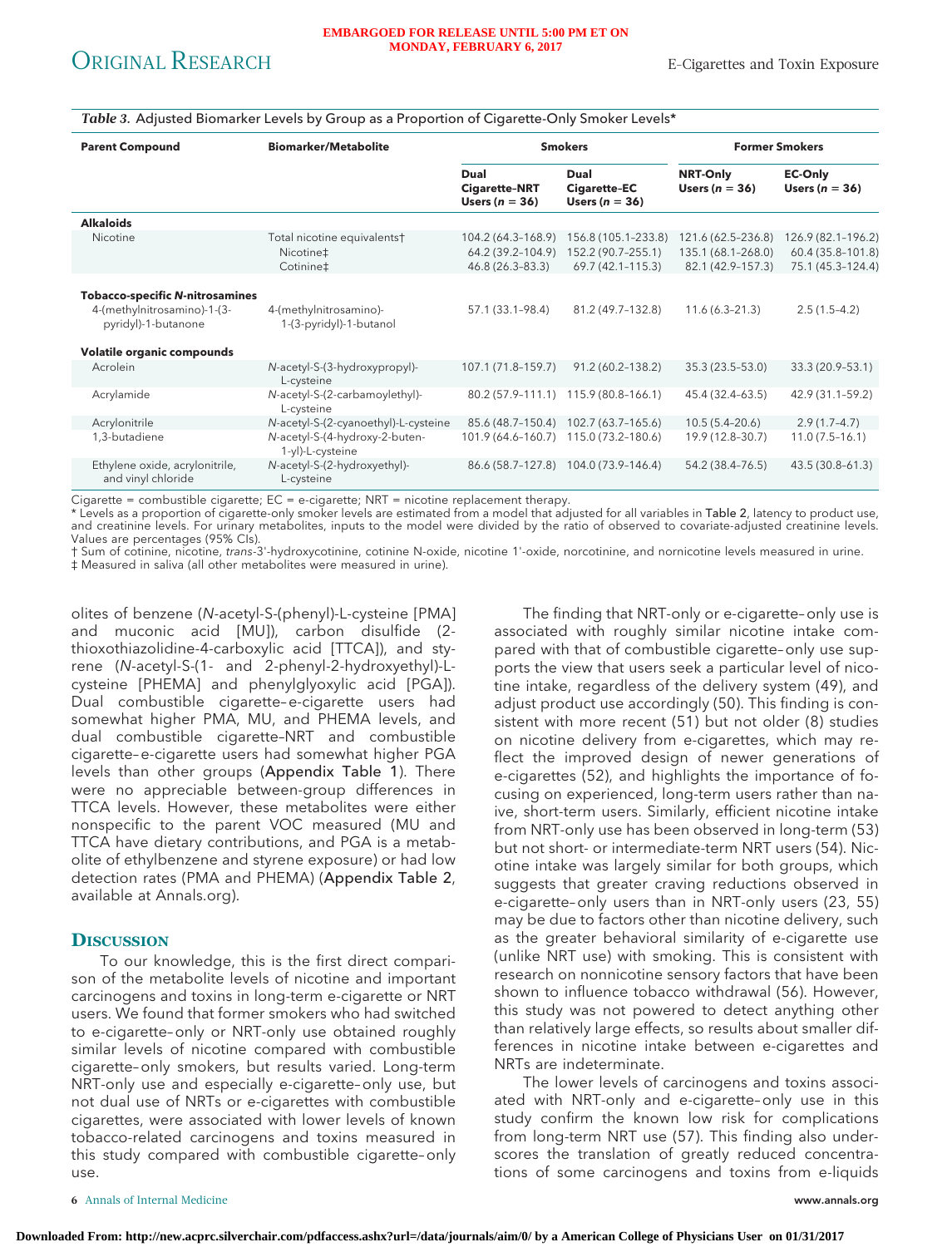#### **EMBARGOED FOR RELEASE UNTIL 5:00 PM ET ON MONDAY, FEBRUARY 6, 2017**

#### *Figure 2.* Urinary metabolite levels for selected toxins and carcinogens, by group.



Data are raw values divided by ratio of observed urinary metabolites to covariate-adjusted creatinine levels. The levels below the limit of detection were imputed by the limit of detection divided by square root of 2. Boxplots show the median with interquartile range (25th percentile, 75th percentile). Error bars show Tukey's whiskers, and cross indicate arithmetic means (geometric means are provided in Appendix Table 1). Circles indicate outliers. Significant pairwise comparisons are presented in Appendix Table 1. Cigarette = combustible cigarette; EC = e-cigarette; NRT = nicotine replacement therapy. A. Tobacco-specific N-nitrosamine. NNAL = 4-(methylnitrosamino)-1-(3-pyridyl)-1-butanol. B. Acrolein. 3HPMA = N-acetyl-S-(3-hydroxypropyl)-L-cysteine. C. Acrylamide. AAMA = N-acetyl-S-(2-carbamoylethyl)-L-cysteine. D. Acrylonitrile. CYMA = N-acetyl-S-(2 cyanoethyl)-L-cysteine. E. 1,3-butadiene. MHBMA3 = N-acetyl-S-(4-hydroxy-2-buten-1-yl)-L-cysteine. F. Ethylene oxide. HEMA = N-acetyl-S- (2-hydroxyethyl)-L-cysteine.

and aerosols (4, 6, 58) to body-level exposure, contrary to worries that long-term e-cigarette use would result in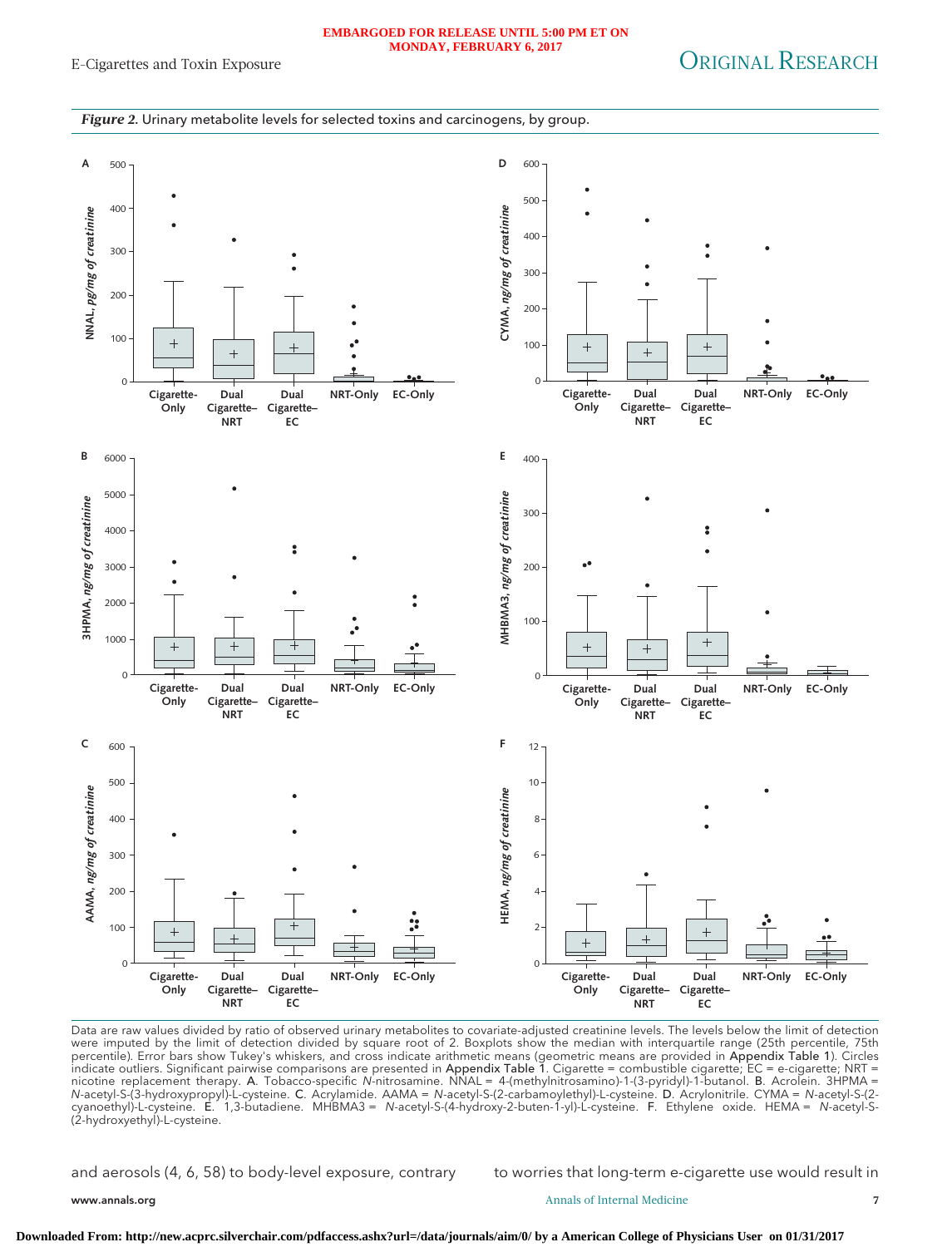substantial harmful exposure (59). Given the involvement of these TSNAs and VOCs with cancer, cardiovascular diseases, and pulmonary diseases (42, 60), our results suggest that complete substitution of combustible cigarettes with e-cigarettes may reduce disease risk and support the assertion that e-cigarette use may be less harmful than smoking (2, 61– 63). We found no evidence that long-term e-cigarette–only use was associated with greater levels of carcinogens or toxins than NRT-only use; on some measures, e-cigarette–only use was associated with lower levels. Although this could be due to occasional combustible cigarette smoking lapses by long-term NRT-only users, it is unlikely to have made a substantial contribution, given very low levels of tobacco-specific (as opposed to nicotinespecific) biomarkers for acrylonitrile, anabasine, and anatabine (64, 65) in this group. Alternatively, these differences may reflect typical low-level contamination in these products (for example, with TSNAs from tobaccoderived nicotine) (66), nonspecificity of the metabolite for the toxin (for example, muconic acid for benzene) (67), or non–smoking-related environmental sources of toxin exposure (for example, for styrene) (68). Contrary to findings from a recent short-term switching study (12), dual combustible cigarette–NRT or combustible cigarette– e-cigarette use was not associated with appreciable reductions in carcinogen and toxin levels. This may be because participants in our study may have been even heavier smokers before starting concurrent e-cigarette or NRT use, thus masking the benefit of potential partial substitution in our cross-sectional study, or because dual users used noncombustible products to bridge times of nonsmoking and thus did not actually reduce combustible cigarette consumption. Alternatively, lack of notable reductions in carcinogens and toxins after dual use may reflect either differences in study design (for example, different use pattern in long-term vs. short-term users) or our study's relatively low power to detect smaller, yet meaningful, effects. Further longitudinal research is needed to differentiate among these explanations.

Our findings have several implications. Although complete, long-term switching to e-cigarettes may produce a net benefit for the health outcomes of the smoking population because e-cigarette–only use significantly reduced exposure to known tobacco-related carcinogens and toxins, we found that dual use of e-cigarettes with combustible cigarettes did not reduce exposure appreciably. Therefore, e-cigarettes are likely to be beneficial only if complete cessation of combustible cigarette smoking is achieved. Thus, dual users should be encouraged to cease using combustible products to reduce long-term health risks. Our results also indicate that machine-derived and actual bodylevel exposure to toxins can be very different, as shown, for example, by greatly reduced aldehyde levels in e-cigarette users in this study compared with reportedly high levels in e-cigarette aerosols under certain laboratory conditions (5, 69). Of note, although ecigarette–only and NRT-only use was associated with marked reductions in carcinogens and toxins com-

pared with combustible cigarette–only use, use of these products did not eliminate exposure (and thus possible health risks) completely. Full cessation of all nicotine products remains the best option to avoid harm.

The study had several limitations. Although participants were recruited through diverse methods, resulting in a sample broadly similar to the population of NRT and e-cigarette users (16, 70), and we controlled for important confounders, between-group differences may not generalize and reflect self-selection. The sample was too small to allow more sophisticated analyses to evaluate the association of different types of e-cigarettes or NRTs (and other characteristics, such as e-cigarette flavors) with intake, and we may not have picked up on small but important differences in exposure levels. In particular, the lack of between-group differences in nicotine intake has to be interpreted cautiously given the low power to detect smaller effects and the variability across different urinary and salivary measures. Lastly, we did not assess indirect exposure and the analysis was limited by the number of biomarkers available and spot sampling, which can only provide a snapshot of exposure. However, given the lack of long-term data, we chose this pragmatic design to quickly evaluate potentially important associations of e-cigarette use with intake of carcinogens and toxins to inform further longitudinal work. Moreover, the relatively slow pharmacokinetics of the assessed metabolites provides stable estimates of recent exposure and should militate against variations associated with different patterns of use for different products. Future work should sample a larger range of biomarkers over a longer period, including those of actual harm, such as lung function measures, and evaluate the effect of potential interactions of users with device characteristics on the delivery of toxins to users and bystanders.

In conclusion, long-term NRT-only or e-cigarette– only use among former smokers is associated with substantially reduced levels of selected carcinogens and toxins compared with combustible cigarette smoking; however, concurrent use of NRTs or e-cigarettes with combustible cigarettes does not seem to offer this benefit. We found no evidence that e-cigarette–only use compared with NRT-only use is associated with greater levels of carcinogens and toxins. Nicotine delivery of e-cigarettes and NRTs, although variable, is roughly similar to combustible cigarettes, but smaller meaningful differences may exist.

From University College London and King's College, London, United Kingdom; Roswell Park Cancer Institute, Buffalo, New York; and Centers for Disease Control and Prevention, Atlanta, Georgia.

**Disclaimer:** The content is solely the responsibility of the authors and does not necessarily represent the official views of the National Institutes of Health and the U.S. Food and Drug Administration.

**Acknowledgment:** The authors thank Kate Sheals and Victoria Nelson for their help with data collection and the Centers for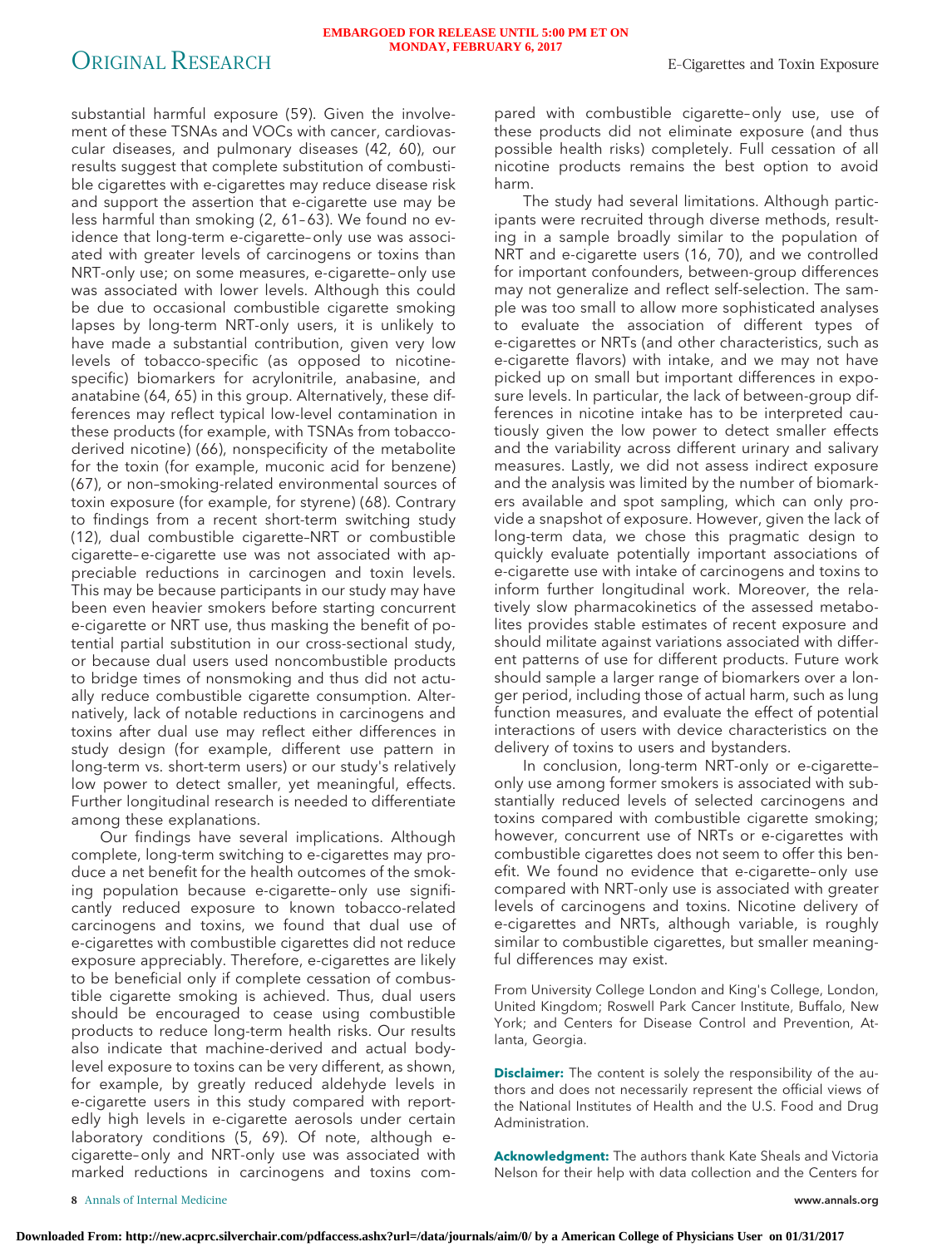Disease Control and Prevention reviewers for providing a thorough review of the manuscript.

**Financial Support:** This work was supported by Cancer Research UK (grant C27061/A16929, with additional funding from grants C1417/A14135 and C36048/A11654). Dr. Brown's post is funded by a fellowship from the Society for the Study of Addiction, and Cancer Research UK also provides support (grants C1417/A7972 and C44576/A19501). Drs. Mc-Neill and West are part of the UK Centre for Tobacco and Alcohol Studies, which is a UK Clinical Research Collaboration Public Health Research Centre of Excellence. Funding from the Medical Research Council, British Heart Foundation, Cancer Research UK, Economic and Social Research Council, and the National Institute for Health Research under the auspices of the UK Clinical Research Collaboration is gratefully acknowledged (grant MR/K023195/1). Dr. Goniewicz was supported by the National Institute on Drug Abuse and the National Cancer Institute of the National Institutes of Health (awards R01DA037446 and P30 CA016056, respectively) and by an award from Roswell Park Alliance Foundation.

**Disclosures:** Dr. Shahab reports grants from Cancer Research UK during the conduct of the study and grants from Pfizer (unrestricted research funding to study smoking cessation) and personal fees from Atlantis Health Care outside of the submitted work. Dr. Goniewicz reports grants from Pfizer (2011 GRAND [Global Research Awards for Nicotine Dependence] recipient) and personal fees from Johnson & Johnson (as a member of the advisory board) outside the submitted work. Dr. Brown reports grants (unrestricted research funding to study smoking cessation) from Pfizer outside the submitted work. Dr. West reports grants, personal fees, and nonfinancial support (that is, research grants, consultancy, travel, and hospitality) from Pfizer, Johnson & Johnson, and GlaxoSmithKline outside the submitted work; in addition, Dr. West's salary is funded by Cancer Research UK and he is an advisor to the UK National Centre for Smoking Cessation and Training. Authors not named here have disclosed no conflicts of interest. Disclosures can also be viewed at [www.acponline.org/authors/icmje](http://www.acponline.org/authors/icmje/ConflictOfInterestForms.do?msNum=M16-1107) [/ConflictOfInterestForms.do?msNum=M16-1107.](http://www.acponline.org/authors/icmje/ConflictOfInterestForms.do?msNum=M16-1107)

**Reproducible Research Statement:** Study protocol: Not available. Statistical code and data set: Available from Dr. Shahab (e-mail, [lion.shahab@ucl.ac.uk\)](mailto:lion.shahab@ucl.ac.uk).

**Requests for Single Reprints:** Lion Shahab, PhD, Department of Epidemiology and Public Health, University College London, 1-19 Torrington Street, London WC1E 7HB, United Kingdom; e-mail, [lion.shahab@ucl.ac.uk.](mailto:lion.shahab@ucl.ac.uk)

Current author addresses and author contributions are available at Annals.org.

# **References**

1. Vardavas CI, Filippidis FT, Agaku IT. Determinants and prevalence of e-cigarette use throughout the European Union: a secondary analysis of 26 566 youth and adults from 27 Countries. Tob Control. 2015;24:442-8. [PMID: 24935441] doi:10.1136/tobaccocontrol -2013-051394

2. Hajek P, Etter JF, Benowitz N, Eissenberg T, McRobbie H. Electronic cigarettes: review of use, content, safety, effects on smokers

and potential for harm and benefit. Addiction. 2014;109:1801-10. [PMID: 25078252] doi:10.1111/add.12659

3. Grana R, Benowitz N, Glantz SA. E-cigarettes: a scientific review. Circulation. 2014;129:1972-86. [PMID: 24821826] doi:10.1161 /CIRCULATIONAHA.114.007667

4. Goniewicz ML, Knysak J, Gawron M, Kosmider L, Sobczak A, Kurek J, et al. Levels of selected carcinogens and toxicants in vapour from electronic cigarettes. Tob Control. 2014;23:133-9. [PMID: 23467656] doi:10.1136/tobaccocontrol-2012-050859

5. Jensen RP, Luo W, Pankow JF, Strongin RM, Peyton DH. Hidden formaldehyde in e-cigarette aerosols [Letter]. N Engl J Med. 2015; 372:392-4. [PMID: 25607446] doi:10.1056/NEJMc1413069

6. Kim HJ, Shin HS. Determination of tobacco-specific nitrosamines in replacement liquids of electronic cigarettes by liquid chromatography-tandem mass spectrometry. J Chromatogr A. 2013;1291:48-55. [PMID: 23602640] doi:10.1016/j.chroma.2013.03 .035

7. Sussan TE, Gajghate S, Thimmulappa RK, Ma J, Kim JH, Sudini K, et al. Exposure to electronic cigarettes impairs pulmonary antibacterial and anti-viral defenses in a mouse model. PLoS One. 2015; 10:e0116861. [PMID: 25651083] doi:10.1371/journal.pone.0116861 8. Bullen C, McRobbie H, Thornley S, Glover M, Lin R, Laugesen M. Effect of an electronic nicotine delivery device (e cigarette) on desire to smoke and withdrawal, user preferences and nicotine delivery: randomised cross-over trial. Tob Control. 2010;19:98-103. [PMID: 20378585] doi:10.1136/tc.2009.031567

9. Etter JF, Bullen C, Flouris AD, Laugesen M, Eissenberg T. Electronic nicotine delivery systems: a research agenda. Tob Control. 2011;20:243-8. [PMID: 21415064] doi:10.1136/tc.2010.042168

10. Vansickel AR, Eissenberg T. Electronic cigarettes: effective nicotine delivery after acute administration. Nicotine Tob Res. 2013;15: 267-70. [PMID: 22311962] doi:10.1093/ntr/ntr316

11. Hecht SS, Carmella SG, Kotandeniya D, Pillsbury ME, Chen M, Ransom BW, et al. Evaluation of toxicant and carcinogen metabolites in the urine of e-cigarette users versus cigarette smokers. Nicotine Tob Res. 2015;17:704-9. [PMID: 25335945] doi:10.1093/ntr/ntu218 12. McRobbie H, Phillips A, Goniewicz ML, Smith KM, Knight-West O, Przulj D, et al. Effects of switching to electronic cigarettes with and without concurrent smoking on exposure to nicotine, carbon monoxide, and acrolein. Cancer Prev Res (Phila). 2015;8:873-8. [PMID: 26333731] doi:10.1158/1940-6207.CAPR-15-0058

13. Goniewicz M, Gawron M, Smith DM, Peng M, Jacob III P, Benowitz N. Exposure to nicotine and selected toxicants in cigarette smokers who switched to electronic cigarettes: a longitudinal withinsubjects observational study. Nicotine Tob Res. 2016. [PMID: 27613896] doi:10.1093/ntr/ntw160

14. Lee YH, Gawron M, Goniewicz ML. Changes in puffing behavior among smokers who switched from tobacco to electronic cigarettes. Addict Behav. 2015;48:1-4. [PMID: 25930009] doi:10.1016/j.addbeh .2015.04.003

15. McQueen A, Tower S, Sumner W. Interviews with "vapers": implications for future research with electronic cigarettes. Nicotine Tob Res. 2011;13:860-7. [PMID: 21571692] doi:10.1093/ntr/ntr088

16. Silla K, Beard E, Shahab L. Characterization of long-term users of nicotine replacement therapy: evidence from a national survey. Nicotine Tob Res. 2014;16:1050-5. [PMID: 24610398] doi:10.1093 /ntr/ntu019

17. McMillen RC, Gottlieb MA, Shaefer RM, Winickoff JP, Klein JD. Trends in electronic cigarette use among U.S. adults: use is increasing in both smokers and nonsmokers. Nicotine Tob Res. 2015;17: 1195-202. [PMID: 25381306] doi:10.1093/ntr/ntu213.

18. Le Houezec J, McNeill A, Britton J. Tobacco, nicotine and harm reduction. Drug Alcohol Rev. 2011;30:119-23. [PMID: 21375611] doi: 10.1111/j.1465-3362.2010.00264.x

19. Murray RP, Connett JE, Zapawa LM. Does nicotine replacement therapy cause cancer? Evidence from the Lung Health Study. Nicotine Tob Res. 2009;11:1076-82. [PMID: 19571249] doi:10.1093/ntr /ntp104

20. Moore D, Aveyard P, Connock M, Wang D, Fry-Smith A, Barton P. Effectiveness and safety of nicotine replacement therapy assisted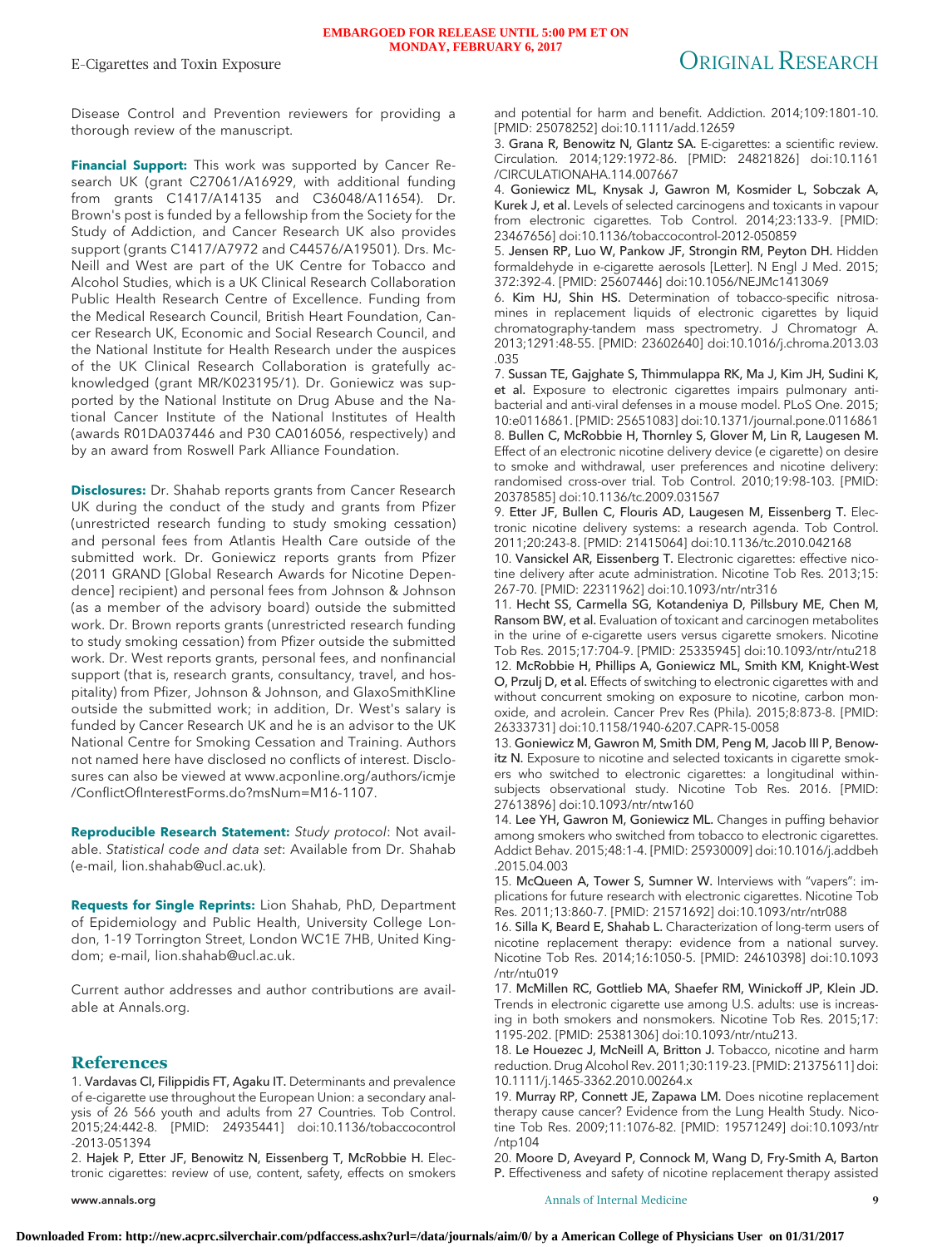# ORIGINAL RESEARCH E-Cigarettes and Toxin Exposure

reduction to stop smoking: systematic review and meta-analysis. BMJ. 2009;338:b1024. [PMID: 19342408] doi:10.1136/bmj.b1024

21. Stead LF, Perera R, Bullen C, Mant D, Hartmann-Boyce J, Cahill K, et al. Nicotine replacement therapy for smoking cessation. Cochrane Database Syst Rev. 2012;11:CD000146. [PMID: 23152200] doi:10.1002/14651858.CD000146.pub4

22. National Institute for Health and Care Excellence. Smoking: Harm Reduction. NICE Guideline no. PH45. London: National Institute for Health and Care Excellence; 2013. Accessed at [www.nice](http://www.nice.org.uk/guidance/ph45) [.org.uk/guidance/ph45](http://www.nice.org.uk/guidance/ph45) on 12 August 2016.

23. Nelson VA, Goniewicz ML, Beard E, Brown J, Sheals K, West R, et al. Comparison of the characteristics of long-term users of electronic cigarettes versus nicotine replacement therapy: a crosssectional survey of English ex-smokers and current smokers. Drug Alcohol Depend. 2015;153:300-5. [PMID: 26026493] doi:10.1016/j .drugalcdep.2015.05.005

24. Brose LS, Tombor I, Shahab L, West R. The effect of reducing the threshold for carbon monoxide validation of smoking abstinence evidence from the English Stop Smoking Services. Addict Behav. 2013;38:2529-31. [PMID: 23773961] doi:10.1016/j.addbeh.2013.04 .006

25. Jacob P 3rd, Wilson M, Benowitz NL. Improved gas chromatographic method for the determination of nicotine and cotinine in biologic fluids. J Chromatogr. 1981;222:61-70. [PMID: 6783675]

26. Jacob P 3rd, Yu L, Wilson M, Benowitz NL. Selected ion monitoring method for determination of nicotine, cotinine and deuteriumlabeled analogs: absence of an isotope effect in the clearance of (S)-nicotine-3',3'-d2 in humans. Biol Mass Spectrom. 1991;20:247- 52. [PMID: 1883864]

27. McGuffey JE, Wei B, Bernert JT, Morrow JC, Xia B, Wang L, et al. Validation of a LC-MS/MS method for quantifying urinary nicotine, six nicotine metabolites and the minor tobacco alkaloids—anatabine and anabasine—in smokers' urine. PLoS One. 2014;9:e101816. [PMID: 25013964] doi:10.1371/journal.pone.0101816

28. Wei B, Feng J, Rehmani IJ, Miller S, McGuffey JE, Blount BC, et al. A high-throughput robotic sample preparation system and HPLC-MS/MS for measuring urinary anatabine, anabasine, nicotine and major nicotine metabolites. Clin Chim Acta. 2014;436:290-7. [PMID: 24968308] doi:10.1016/j.cca.2014.06.012

29. Xia B, Xia Y, Wong J, Nicodemus KJ, Xu M, Lee J, et al. Quantitative analysis of five tobacco-specific N-nitrosamines in urine by liquid chromatography-atmospheric pressure ionization tandem mass spectrometry. Biomed Chromatogr. 2014;28:375-84. [PMID: 24127240] doi:10.1002/bmc.3031

30. Alwis KU, Blount BC, Britt AS, Patel D, Ashley DL. Simultaneous analysis of 28 urinary VOC metabolites using ultra high performance liquid chromatography coupled with electrospray ionization tandem mass spectrometry (UPLC-ESI/MSMS). Anal Chim Acta. 2012;750: 152-60. [PMID: 23062436] doi:10.1016/j.aca.2012.04.009

31. Fowles J, Dybing E. Application of toxicological risk assessment principles to the chemical constituents of cigarette smoke. Tob Control. 2003;12:424-30. [PMID: 14660781]

32. Haussmann HJ. Use of hazard indices for a theoretical evaluation of cigarette smoke composition. Chem Res Toxicol. 2012;25:794- 810. [PMID: 22352345] doi:10.1021/tx200536w

33. Burns DM, Dybing E, Gray N, Hecht S, Anderson C, Sanner T, et al. Mandated lowering of toxicants in cigarette smoke: a description of the World Health Organization TobReg proposal. Tob Control. 2008;17:132-41. [PMID: 18375736] doi:10.1136/tc.2007 .024158

34. International Agency for Research on Cancer. Tobacco smoke and involuntary smoking. In: IARC Monographs on the Evaluation of Carcinogenic Risks to Humans. Vol. 83. Lyon, France: International Agency for Research on Cancer; 2004.

35. Smith CJ, Livingston SD, Doolittle DJ. An international literature survey of "IARC Group I carcinogens" reported in mainstream cigarette smoke. Food Chem Toxicol. 1997;35:1107-30. [PMID: 9463546]

36. International Agency for Research on Cancer. Smokeless tobacco and some tobacco-specific N-nitrosamines. In: IARC Monographs on the Evaluation of Carcinogenic Risks to Humans. Vol. 89. Lyon, France: International Agency for Research on Cancer; 2007. 37. Hecht SS. Tobacco smoke carcinogens and lung cancer. J Natl Cancer Inst. 1999;91:1194-210. [PMID: 10413421]

38. International Agency for Research on Cancer. Dry cleaning, some chlorinated solvents and other industrial chemicals. In: IARC Monographs on the Evaluation of Carcinogenic Risks to Humans. Vol. 63. Lyon, France: International Agency for Research on Cancer; 1995.

39. International Agency for Research on Cancer. Chemical agents and related occupations. In: IARC Monographs on the Evaluation of Carcinogenic Risks to Humans. Vol. 100F. Lyon, France: International Agency for Research on Cancer; 2012.

40. Shahab L, West R. Differences in happiness between smokers, ex-smokers and never smokers: cross-sectional findings from a national household survey. Drug Alcohol Depend. 2012;121:38-44. [PMID: 21906891] doi:10.1016/j.drugalcdep.2011.08.011

41. Ouellet-Morin I, Danese A, Williams B, Arseneault L. Validation of a high-sensitivity assay for C-reactive protein in human saliva. Brain Behav Immun. 2011;25:640-6. [PMID: 21236331] doi:10.1016/j.bbi .2010.12.020

42. Stepanov I, Sebero E, Wang R, Gao YT, Hecht SS, Yuan JM. Tobacco-specific N-nitrosamine exposures and cancer risk in the Shanghai Cohort Study: remarkable coherence with rat tumor sites. Int J Cancer. 2014;134:2278-83. [PMID: 24243522] doi:10.1002/ijc .28575

43. Kraemer HC, Kupfer DJ. Size of treatment effects and their importance to clinical research and practice. Biol Psychiatry. 2006;59: 990-6. [PMID: 16368078]

44. Faul F, Erdfelder E, Lang AG, Buchner A. G\*Power 3: a flexible statistical power analysis program for the social, behavioral, and biomedical sciences. Behav Res Methods. 2007;39:175-91. [PMID: 17695343]

45. O'Brien KM, Upson K, Cook NR, Weinberg CR. Environmental chemicals in urine and blood: improving methods for creatinine and lipid adjustment. Environ Health Perspect. 2016;124:220-7. [PMID: 26219104] doi:10.1289/ehp.1509693

46. Benjamini Y, Hochberg Y. Controlling the false discovery rate—a practical and powerful approach to multiple testing. J R Stat Soc Series B Stat Methodol. 1995;57:289-300.

47. Hornung R, Reed L. Estimation of average concentration in the presence of nondetectable values. Appl Occup Environ Hyg. 1990; 5:46-51.

48. Dillon MC, Opris DC, Kopanczyk R, Lickliter J, Cornwell HN, Bridges EG, et al. Detection of homocysteine and C-reactive protein in the saliva of healthy adults: comparison with blood levels. Biomark Insights. 2010;5:57-61. [PMID: 20703322]

49. Malaiyandi V, Sellers EM, Tyndale RF. Implications of CYP2A6 genetic variation for smoking behaviors and nicotine dependence. Clin Pharmacol Ther. 2005;77:145-58. [PMID: 15735609]

50. Fagerström KO, Tejding R, Westin A, Lunell E. Aiding reduction of smoking with nicotine replacement medications: hope for the recalcitrant smoker? Tob Control. 1997;6:311-6. [PMID: 9583629]

51. Dawkins L, Corcoran O. Acute electronic cigarette use: nicotine delivery and subjective effects in regular users. Psychopharmacology (Berl). 2014;231:401-7. [PMID: 23978909] doi:10.1007/s00213-013 -3249-8

52. Farsalinos KE, Spyrou A, Tsimopoulou K, Stefopoulos C, Romagna G, Voudris V. Nicotine absorption from electronic cigarette use: comparison between first and new-generation devices. Sci Rep. 2014;4:4133. [PMID: 24569565] doi:10.1038/srep04133

53. Shahab L, Dobbie F, Hiscock R, McNeill A, Bauld L. Prevalence and impact of long-term use of nicotine replacement therapy in UK Stop-Smoking Services: findings from the ELONS study. Nicotine Tob Res. 2016. [PMID: 27664995] doi:10.1093/ntr/ntw258

54. Shahab L, Beard E, Brown J, West R. Prevalence of NRT use and associated nicotine intake in smokers, recent ex-smokers and longerterm ex-smokers. PLoS One. 2014;9:e113045. [PMID: 25405343] doi: 10.1371/journal.pone.0113045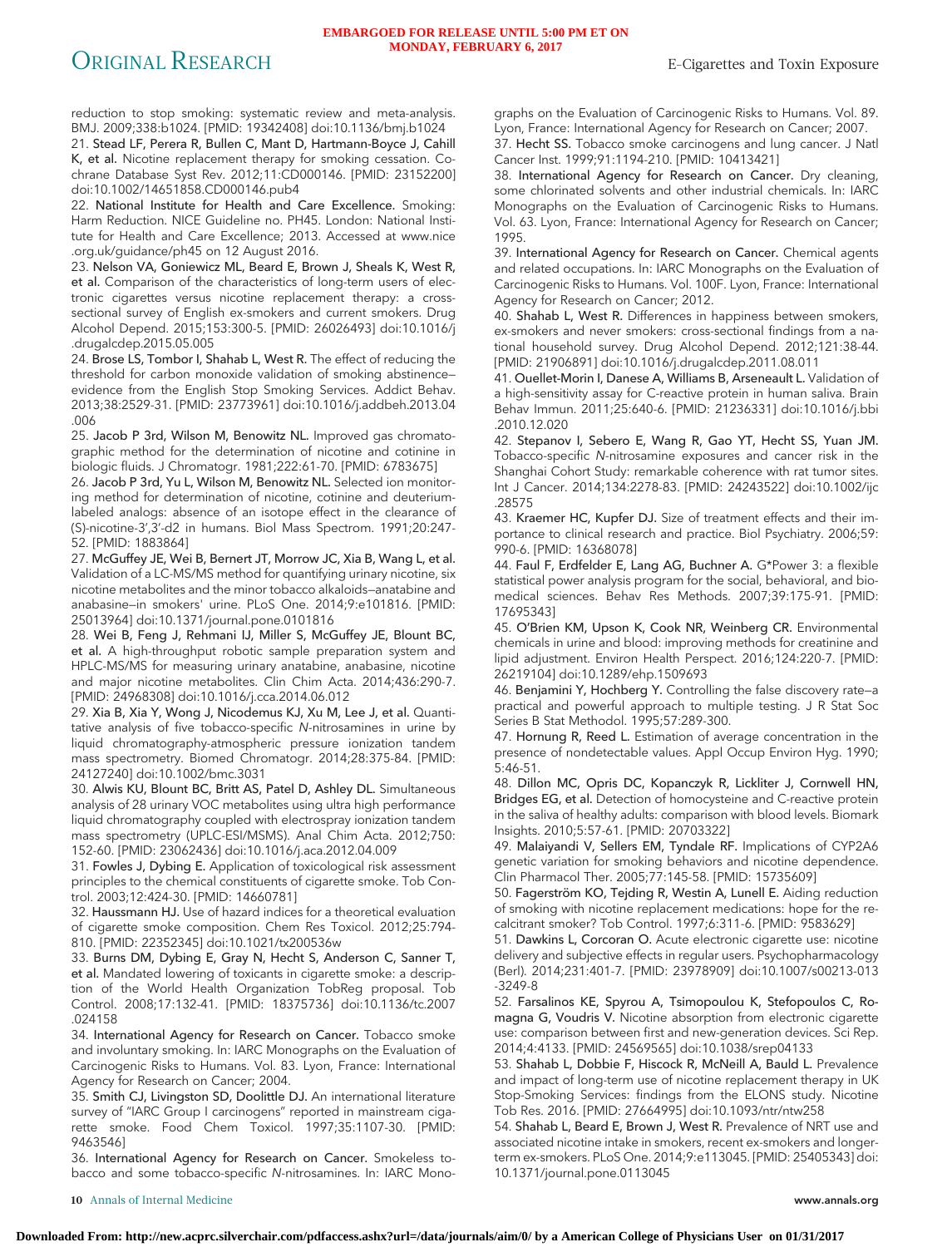55. Bullen C, Howe C, Laugesen M, McRobbie H, Parag V, Williman J, et al. Electronic cigarettes for smoking cessation: a randomised controlled trial. Lancet. 2013;382:1629-37. [PMID: 24029165] doi:10 .1016/S0140-6736(13)61842-5

56. Rose JE, Salley A, Behm FM, Bates JE, Westman EC. Reinforcing effects of nicotine and non-nicotine components of cigarette smoke. Psychopharmacology (Berl). 2010;210:1-12. [PMID: 20358364] doi: 10.1007/s00213-010-1810-2

57. Shields PG. Long-term nicotine replacement therapy: cancer risk in context. Cancer Prev Res (Phila). 2011;4:1719-23. [PMID: 22052338] doi:10.1158/1940-6207.CAPR-11-0453

58. Farsalinos KE, Gillman IG, Melvin MS, Paolantonio AR, Gardow WJ, Humphries KE, et al. Nicotine levels and presence of selected tobacco-derived toxins in tobacco flavoured electronic cigarette refill liquids. Int J Environ Res Public Health. 2015;12:3439-52. [PMID: 25811768] doi:10.3390/ijerph120403439

59. Schraufnagel DE, Blasi F, Drummond MB, Lam DC, Latif E, Rosen MJ, et al; Forum of International Respiratory Societies. Electronic cigarettes. A position statement of the forum of international respiratory societies. Am J Respir Crit Care Med. 2014;190:611-8. [PMID: 25006874] doi:10.1164/rccm.201407-1198PP

60. Kampa M, Castanas E. Human health effects of air pollution. Environ Pollut. 2008;151:362-7. [PMID: 17646040]

61. Farsalinos KE, Polosa R. Safety evaluation and risk assessment of electronic cigarettes as tobacco cigarette substitutes: a systematic review. Ther Adv Drug Saf. 2014;5:67-86. [PMID: 25083263] doi:10 .1177/2042098614524430

62. McNeill A, Brose LS, Calder R, Hitchman S, Hajek P, McRobbie H. E-cigarettes: An Evidence Update. London: Public Health England; 2015.

63. Burstyn I. Peering through the mist: systematic review of what the chemistry of contaminants in electronic cigarettes tells us about

health risks. BMC Public Health. 2014;14:18. [PMID: 24406205] doi: 10.1186/1471-2458-14-18

64. Jacob P 3rd, Hatsukami D, Severson H, Hall S, Yu L, Benowitz NL. Anabasine and anatabine as biomarkers for tobacco use during nicotine replacement therapy. Cancer Epidemiol Biomarkers Prev. 2002;11:1668-73. [PMID: 12496059]

65. Jain RB. Distributions of selected urinary metabolites of volatile organic compounds by age, gender, race/ethnicity, and smoking status in a representative sample of U.S. adults. Environ Toxicol Pharmacol. 2015;40:471-9. [PMID: 26282484] doi:10.1016/j.etap.2015.07 .018

66. Stepanov I, Carmella SG, Briggs A, Hertsgaard L, Lindgren B, Hatsukami D, et al. Presence of the carcinogen N'-nitrosonornicotine in the urine of some users of oral nicotine replacement therapy products. Cancer Res. 2009;69:8236-40. [PMID: 19843845] doi:10.1158 /0008-5472.CAN-09-1084

67. Weaver VM, Buckley T, Groopman JD. Lack of specificity of trans,trans-muconic acid as a benzene biomarker after ingestion of sorbic acid-preserved foods. Cancer Epidemiol Biomarkers Prev. 2000;9:749-55. [PMID: 10919747]

68. Cohen JT, Carlson G, Charnley G, Coggon D, Delzell E, Graham JD, et al. A comprehensive evaluation of the potential health risks associated with occupational and environmental exposure to styrene. J Toxicol Environ Health B Crit Rev. 2002;5:1-265. [PMID: 12012775]

69. Farsalinos KE, Voudris V, Poulas K. E-cigarettes generate high levels of aldehydes only in 'dry puff' conditions. Addiction. 2015;110: 1352-6. [PMID: 25996087] doi:10.1111/add.12942

70. Brown J, West R, Beard E, Michie S, Shahab L, McNeill A. Prevalence and characteristics of e-cigarette users in Great Britain: findings from a general population survey of smokers. Addict Behav. 2014;39:1120-5. [PMID: 24679611] doi:10.1016/j.addbeh.2014.03 .009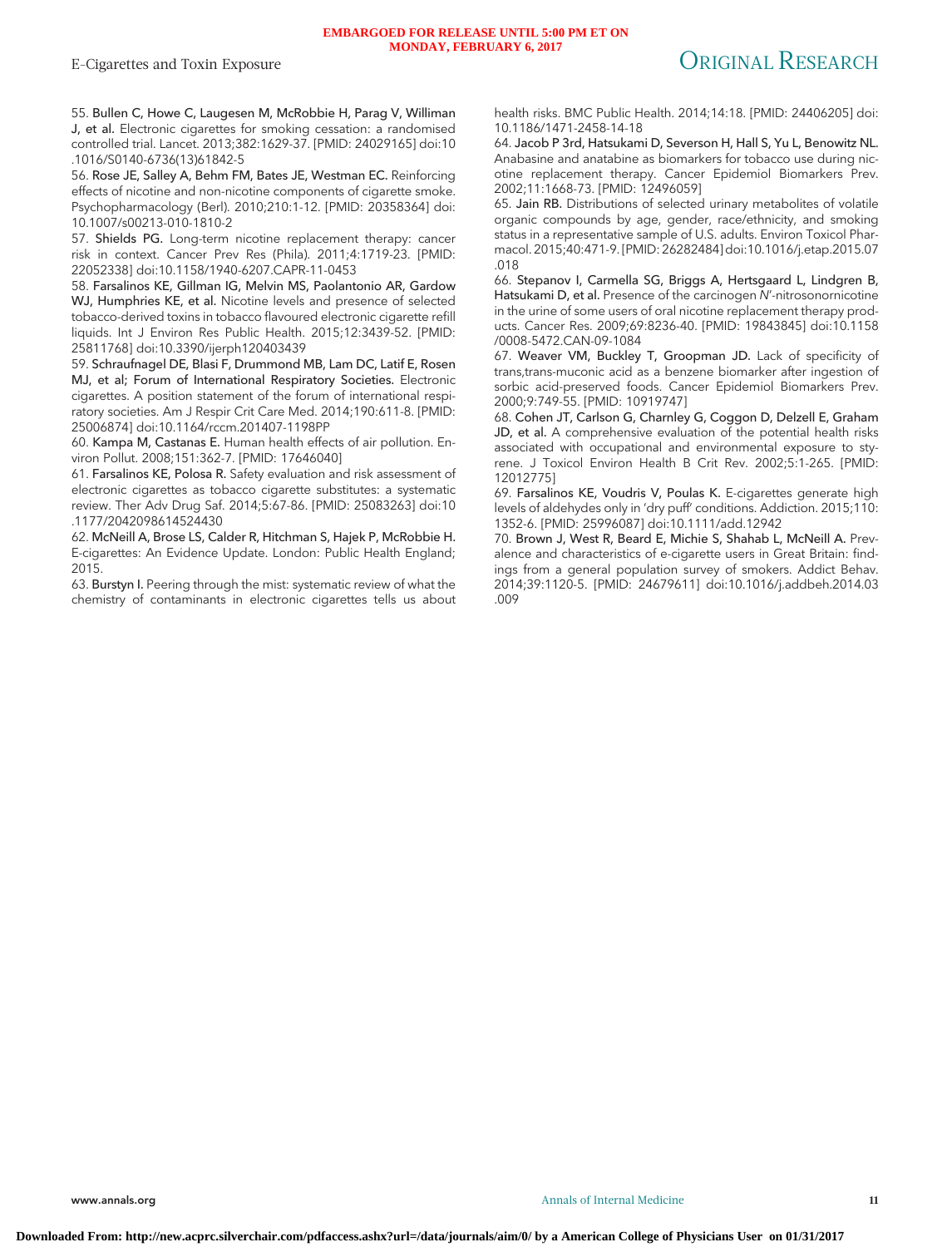#### **EMBARGOED FOR RELEASE UNTIL 5:00 PM ET ON MONDAY, FEBRUARY 6, 2017**

**Current Author Addresses:** Drs. Shahab and West: Department of Epidemiology and Public Health, University College London, 1-19 Torrington Street, London WC1E 7HB, United Kingdom.

Dr. Goniewicz: Department of Health Behavior, Roswell Park Cancer Institute, Elm and Carlton Streets, Buffalo, NY 14263. Drs. Blount, Alwis, Feng, and Wang: Tobacco and Volatiles Branch, Division of Laboratory Sciences, National Center for Environmental Health, Centers for Disease Control and Prevention, 4770 Buford Highway, Atlanta, GA 30341.

Dr. Brown: Department of Clinical, Educational and Health Psychology, University College London, 1-19 Torrington Street, London WC1E 7HB, United Kingdom.

Dr. McNeill: Addictions Department, Institute of Psychiatry, Psychology and Neuroscience, King's College London, 4 Windsor Walk, London SE5 8AF, United Kingdom.

**Author Contributions:** Conception and design: L. Shahab, M.L. Goniewicz, J. Brown, A. McNeill, R. West.

Analysis and interpretation of the data: L. Shahab, M.L. Goniewicz, B.C. Blount, J. Brown, J. Feng, L. Wang, R. West.

Drafting of the article: L. Shahab, B.C. Blount, A. McNeill, K.U. Alwis, R. West.

Critical revision of the article for important intellectual content: L. Shahab, M.L. Goniewicz, B.C. Blount, J. Brown, A. Mc-Neill, R. West.

Final approval of the article: L. Shahab, M.L. Goniewicz, B.C. Blount, J. Brown, A. McNeill, R. West.

Statistical expertise: L. Shahab.

Obtaining of funding: L. Shahab, B.C. Blount, J. Brown.

Administrative, technical, or logistic support: L. Shahab, M.L. Goniewicz.

Collection and assembly of data: L. Shahab, M.L. Goniewicz, B.C. Blount, J. Feng.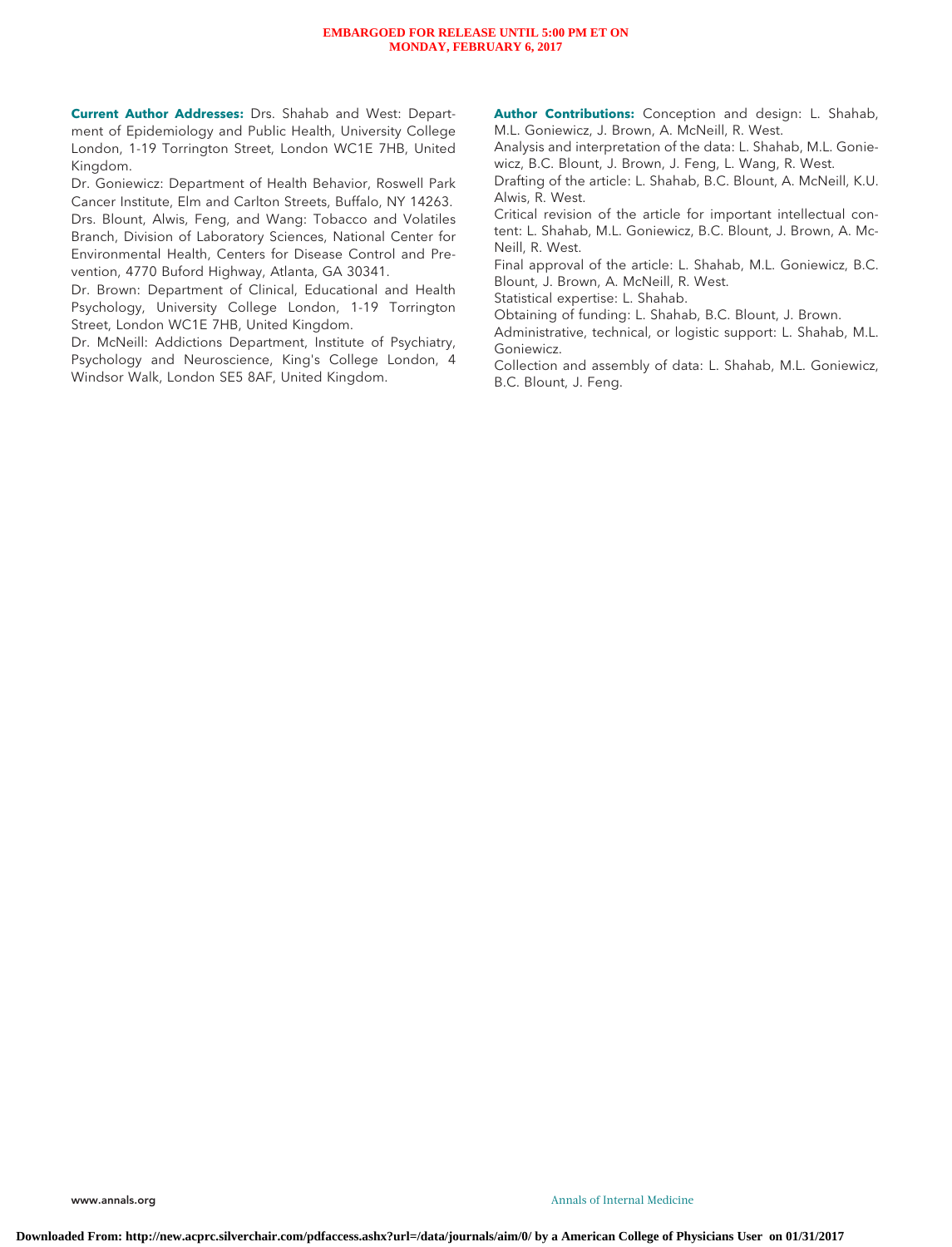|                                                                                           | Appendix Table 1. Urinary and Saliva Biomarker Levels,                                                                                                 | by Group*                                                                                                                                                      |                                                                                                                                                               |                                                                                                                                                           |                                                                                                                                                           |                                                                                                                                                           |                                                                       |
|-------------------------------------------------------------------------------------------|--------------------------------------------------------------------------------------------------------------------------------------------------------|----------------------------------------------------------------------------------------------------------------------------------------------------------------|---------------------------------------------------------------------------------------------------------------------------------------------------------------|-----------------------------------------------------------------------------------------------------------------------------------------------------------|-----------------------------------------------------------------------------------------------------------------------------------------------------------|-----------------------------------------------------------------------------------------------------------------------------------------------------------|-----------------------------------------------------------------------|
| Parent Compound                                                                           | Biomarker/Metabolite                                                                                                                                   |                                                                                                                                                                | <b>Smokers</b>                                                                                                                                                |                                                                                                                                                           |                                                                                                                                                           | Former Smokers                                                                                                                                            | P Value†                                                              |
|                                                                                           |                                                                                                                                                        | garette-Only Users<br>= 37)<br>∣ฃs                                                                                                                             | Dual Cigarette-NRT<br>Users (n = 36)                                                                                                                          | Dual Cigarette-EC Users<br>(n = 36)                                                                                                                       | NRT-Only Users (n = 36)                                                                                                                                   | EC-Only Users (n = 36)                                                                                                                                    |                                                                       |
| Tobacco alkaloids (saliva),<br>ng/mL                                                      |                                                                                                                                                        |                                                                                                                                                                |                                                                                                                                                               |                                                                                                                                                           |                                                                                                                                                           |                                                                                                                                                           |                                                                       |
| Nicotine                                                                                  | Cotinine‡<br>Nicotine‡                                                                                                                                 | 260.3 (189.1-358.4)<br>174.8 (105.1-290.8)                                                                                                                     | 147.2(102.1-212.0)<br>67.1 (39.1-115.1)                                                                                                                       | 299.4 (193.2-464.0)<br>149.2 (95.8-232.3)                                                                                                                 | 58.5 (97.1-258.6)<br>83.9 (45.8-153.7)                                                                                                                    | 84.4 (125.2-271.6)<br>179.6 (118.1-273.0)                                                                                                                 | 0.003§<br>0.134                                                       |
| Tobacco alkaloids (urine)<br>Nicotine, nmol/mg of<br>creatinine                           | Total nicotine equivalents‡<br>trans-3'-Hydroxycotinine<br>Nicotine 1'-oxide<br>Cotinine N-oxide<br>Norcotinine<br>Nornicotine<br>Cotinine<br>Nicotine | $21.1(14.0 - 31.8)$<br>$8.5(5.1 - 14.3)$<br>$5.9(3.8-9.3)$<br>$1.9(1.2 - 3.3)$<br>$0.6(0.4 - 1.0)$<br>$0.7(0.4 - 1.1)$<br>$0.2(0.1 - 0.3)$<br>$0.2(0.1 - 0.2)$ | $8.5(3.9 - 18.4)$<br>$3.2(1.4 - 7.4)$<br>$1.8(0.7 - 4.4)$<br>$1.2(0.5 - 2.5)$<br>$0.2(0.1 - 0.5)$<br>$0.4(0.2 - 0.8)$<br>$0.1(0.1 - 0.2)$<br>$0.1(0.1 - 0.2)$ | 28.8 (16.6-49.8)<br>$8.2(4.6 - 14.8)$<br>$4(2.3 - 7.1)$<br>$0.8(0.5 - 1.4)$<br>$0.3(0.2 - 0.5)$<br>$0.2(0.1 - 0.4)$<br>$1.3(0.7-2.2)$<br>$10.9(6 - 19.8)$ | $6.3(2.9 - 14.1)$<br>$2.8(1.2 - 6.3)$<br>$1.4(0.6-3.5)$<br>$0.2(0.1 - 0.4)$<br>$0.2(0.1 - 0.6)$<br>$0.8(0.3 - 1.7)$<br>$0.1(0.1 - 0.1)$<br>$0.1(0.1-0.1)$ | 25.0 (14.8-42.0)<br>$11.4(6.5-19.9)$<br>$7.5(4.5-12.4)$<br>$2.5(1.5-4.2)$<br>$0.8(0.5 - 1.3)$<br>$0.9(0.5 - 1.6)$<br>$0.2(0.1 - 0.3)$<br>$0.1(0.1 - 0.2)$ | 0.022§<br>0.188<br>0.254<br>0.166<br>0.204<br>0.442<br>0.088<br>0.161 |
| Anabasine, pmol/mg of<br>creatinine                                                       | Anabasine                                                                                                                                              | $7.0(11.2 - 25.8)  1$                                                                                                                                          | $11.1(6.3-19.4)$                                                                                                                                              | 25.5 (16.3-40.1)  1                                                                                                                                       | $5.5(3.5-8.7)***$                                                                                                                                         | $6.2(4.1-9.5)$ **††                                                                                                                                       | 0.001                                                                 |
| milligram of creatinine<br>Anatabine, pmol per                                            | Anatabine                                                                                                                                              | 26.0(16.3-41.4)  1                                                                                                                                             | $14.9(7.6-29.2)$                                                                                                                                              | 36.0 (22.0-59.1)  1                                                                                                                                       | $3.8(2.4-6.2)$ **††‡‡                                                                                                                                     | $4.6(2.8 - 7.6)$ **††                                                                                                                                     | 0.001                                                                 |
| 4-(methylnitrosamino)-1-(3-<br>Tobacco-specific<br>N-nitrosamines, pg/mg of<br>creatinine |                                                                                                                                                        | 53.4 (36.6-77.8)  1                                                                                                                                            | 24.4 (13.2-45.1)  1                                                                                                                                           | 44.5 (28.5-69.4)  1                                                                                                                                       | 4.83 (2.79-8.34) $\P^{\star\star}$ + $\uparrow$ $\downarrow$ +                                                                                            | $1.47$ (1.02-2.12) ** $\uparrow \uparrow \uparrow \uparrow \uparrow$                                                                                      | 0.001                                                                 |
| pyridyl)-1-butanone<br>(NNK)                                                              | 4-(methylnitrosamino)-1-(3-pyridyl)-1-<br>butanol (NNAL)‡                                                                                              |                                                                                                                                                                |                                                                                                                                                               |                                                                                                                                                           |                                                                                                                                                           |                                                                                                                                                           |                                                                       |
| N'-nitrosoanabasine<br>N'-nitrosoanatabine                                                | N'-nitrosoanabasine (NAB)<br>/V'-nitrosoanatabine (NAT)                                                                                                | $5.17(4.31 - 8.82)$<br>32.8 (20.5-52.5)                                                                                                                        | 11.8 (5.77-24.0)  1<br>$3.64(2.20 - 6.02)$                                                                                                                    | $6.02(4.15-8.73)  $<br>$30.8(18.5 - 51.1)\ $                                                                                                              | $1.52(1.09 - 2.12)$ **††‡‡<br>$2.95(1.81 - 4.81)$ **†##                                                                                                   | $1.07(0.79 - 1.47)$ **††<br>$1.79(1.21 - 2.67)$ **††‡‡                                                                                                    | 0.001<br>0.001                                                        |
| Volatile organic<br>compounds, <i>ng/mg of</i><br>creatinine                              |                                                                                                                                                        |                                                                                                                                                                |                                                                                                                                                               |                                                                                                                                                           |                                                                                                                                                           |                                                                                                                                                           |                                                                       |
| Acrolein                                                                                  | N-acetyl-S-(2-carboxyethyl)-L-<br>cysteine (CEMA)                                                                                                      | $9.8(88.2 - 162.9)  1$<br>Ξ                                                                                                                                    | 136.1 (100.7-184)  1                                                                                                                                          | 141.8 (106.7-188.4)                                                                                                                                       | $67.8(49.3 - 93.2)$ **††‡‡                                                                                                                                | 54.6 (41.7-71.4)**††#                                                                                                                                     | 0.001                                                                 |
|                                                                                           | N-acetyl-S-(3-hydroxypropyl)-L-<br>cysteine (3HPMA)‡                                                                                                   | 488.4 (345.1-691.2)                                                                                                                                            | 499.7 (350-713.5)  1                                                                                                                                          | 574.5 (429.1-769.2)                                                                                                                                       | 236.1 (168.1-331.6)** † † ‡                                                                                                                               | 175.3 (124-247.8)** $\uparrow \uparrow \uparrow \uparrow \uparrow$                                                                                        | 0.001                                                                 |
| Acrylamide                                                                                | N-acetyl-S-(2-carbamoylethyl)-L-<br>cysteine (AAMA)‡                                                                                                   | 5.6 (50.6-85.1)                                                                                                                                                | 52.5 (40.4-68.4)  1                                                                                                                                           | 82.4 (66.1-102.8)  1                                                                                                                                      | 33.6 (25.8-43.7)**††##                                                                                                                                    | 29.3 (22.3-38.3)**††‡‡                                                                                                                                    | 0.001                                                                 |
|                                                                                           | hydroxyethyl)-L-cysteine (GAMA)<br>N-acetyl-S-(2-carbamoyl-2-                                                                                          | $8.5(14.7 - 23.3)  1$                                                                                                                                          | $16.8(13.1 - 21.5)$                                                                                                                                           | 24.3 (19.6-30.2)  1                                                                                                                                       | $12.1 (9.5 - 15.5)$ **††                                                                                                                                  | $10.0(7.6-13.2)***$                                                                                                                                       | 0.001                                                                 |
| Acrylonitrile                                                                             | N-acetyl-S-(2-cyanoethyl)-L-cysteine<br>(CYMA)#                                                                                                        | 49.2 (32.9-73.6)  1                                                                                                                                            | 28.4 (15.6-51.9)  1                                                                                                                                           | 51.6 (33.6-79.2)  1                                                                                                                                       | $3.7 (2.1 - 6.5)$ **†† $\ddagger$                                                                                                                         |                                                                                                                                                           | 0.001                                                                 |
| Benzene                                                                                   | N-acetyl-S-(phenyl)-L-cysteine (PMA)<br>trans, trans-muconic acid (MU)                                                                                 | $0.64(0.48 - 0.84)$ ††<br>78.6 (58.2-106.2)                                                                                                                    | $0.44(0.30 - 0.63)$ ††<br>106.8 (72.7-157.0)                                                                                                                  | $1.43(1.11-1.83)$<br>135.0 (102.3-178.1)                                                                                                                  | $131.8(94.1 - 184.5)$<br>$0.52(0.37 - 0.71)$                                                                                                              | 55.2 (42.3-71.9) <sup>++</sup><br>$0.74(0.55 - 0.98)$                                                                                                     | 0.002<br>0.001                                                        |
| 1,3-butadiene                                                                             | N-acetyl-S-(3,4-dihydroxybutyl)-L-<br>cysteine (DHBMA)                                                                                                 | 202.7 (162.8-252.3)                                                                                                                                            | 204.3 (162.3-257.3)                                                                                                                                           | 294.9 (242.9-358.0)                                                                                                                                       | 204.2 (156.9-265.9)                                                                                                                                       | 56.3 (126.0-193.8)** † † ‡                                                                                                                                | 0.001                                                                 |
|                                                                                           | N-acetyl-S-(4-hydroxy-2-buten-1-yl)-<br>L-cysteine (MHBMA3)‡                                                                                           | 29.8 (19.9-44.8)                                                                                                                                               | 23.9 (15.1-37.9)                                                                                                                                              | 36.6 (25.4-52.6)  1                                                                                                                                       | $7.67$ (5.08-11.6)**††‡‡                                                                                                                                  | $4.44(3.42 - 5.78)$ **††‡‡                                                                                                                                | 0.001                                                                 |
|                                                                                           |                                                                                                                                                        |                                                                                                                                                                |                                                                                                                                                               |                                                                                                                                                           |                                                                                                                                                           | Continued on following page                                                                                                                               |                                                                       |

### **EMBARGOED FOR RELEASE UNTIL 5:00 PM ET ON MONDAY, FEBRUARY 6, 2017**

Annals of Internal Medicine www.annals.org

**Downloaded From: http://new.acprc.silverchair.com/pdfaccess.ashx?url=/data/journals/aim/0/ by a American College of Physicians User on 01/31/2017**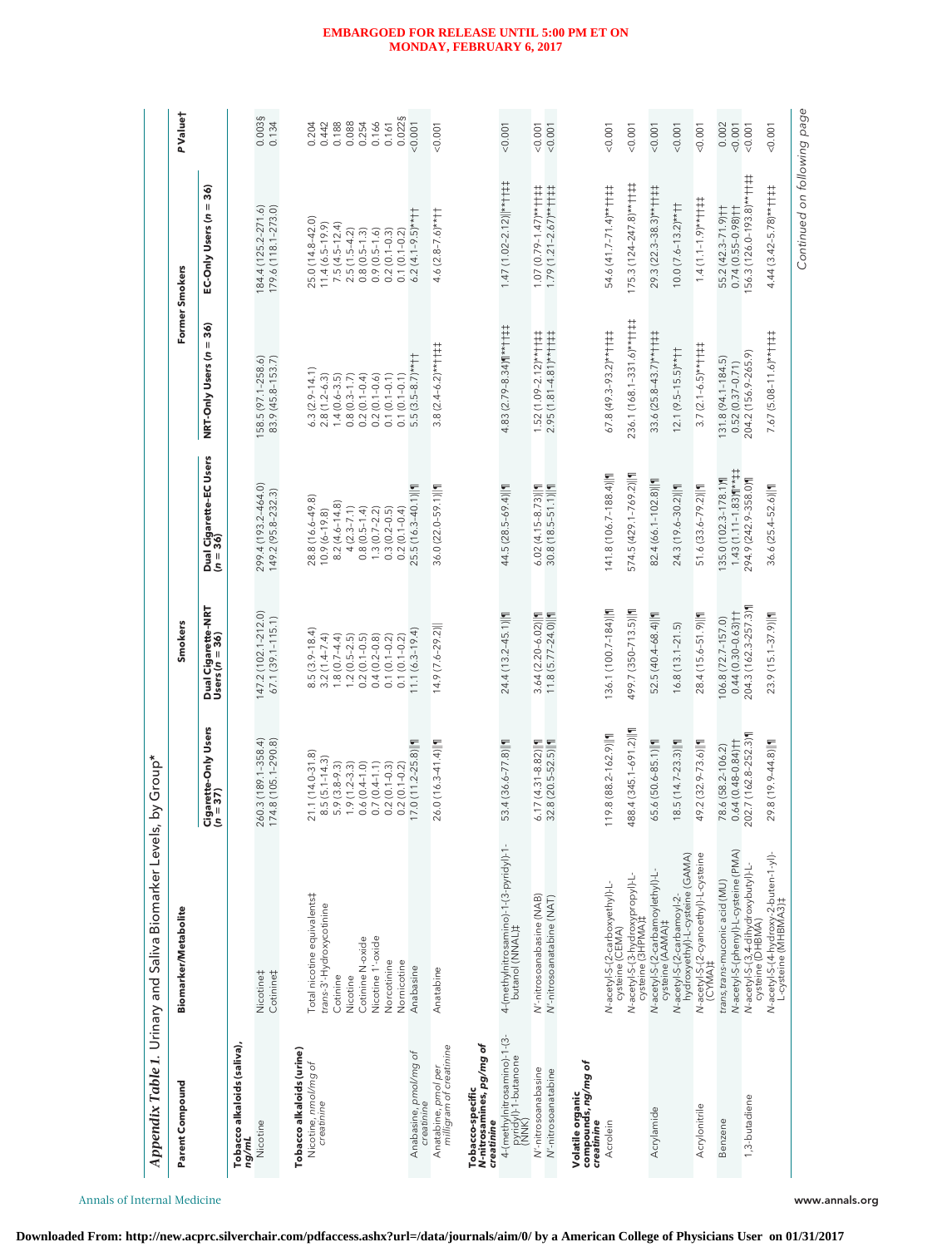| Parent Compound                                                                                                           | Biomarker/Metabolite                                                                                                                                                                                                                                                                                                                                                                                      |                                            | <b>Smokers</b>                                |                                            |                                                                                                                    | Former Smokers                                    | P Valuet       |
|---------------------------------------------------------------------------------------------------------------------------|-----------------------------------------------------------------------------------------------------------------------------------------------------------------------------------------------------------------------------------------------------------------------------------------------------------------------------------------------------------------------------------------------------------|--------------------------------------------|-----------------------------------------------|--------------------------------------------|--------------------------------------------------------------------------------------------------------------------|---------------------------------------------------|----------------|
|                                                                                                                           |                                                                                                                                                                                                                                                                                                                                                                                                           | Cigarette-Only Users<br>(n = 37)           | Dual Cigarette-NRT<br>Users (n = 36)          | Dual Cigarette-EC Users<br>(n = 36)        | $NRT$ -Only Users ( $n = 36$ )                                                                                     | EC-Only Users (n = 36)                            |                |
| Carbon disulfide                                                                                                          | 2-thioxothiazolidine-4-carboxylic acid                                                                                                                                                                                                                                                                                                                                                                    | $6.03(4.40 - 8.27)$                        | $13.8(8.79 - 21.7)$                           | $9.95(6.85 - 14.5)$                        | $13.4(9.07 - 19.7)$                                                                                                | $6.84(4.33 - 10.8)$                               | 0.015§         |
| Crotonaldehyde                                                                                                            | N-acetyl-S-(3-hydroxypropyl-1-<br>methyl)-L-cysteine (HPMMA)                                                                                                                                                                                                                                                                                                                                              | 804.2 (563.8-1147.1)                       | 735.3 (495.2-1091.7)   1                      | $1199.5(881.9 - 1631.6)  1$                | 366.3 (266.0-504.5)** † † ‡ ‡                                                                                      | 235.9 (179.1-310.7)**††‡‡                         | 0.001          |
| Cyanide                                                                                                                   | 2-aminothiazoline-4-carboxylic acid<br>(ATCA)                                                                                                                                                                                                                                                                                                                                                             | 21.2 (69.6-119.5)                          | $107.1(79.4 - 144.5)  $                       | 132.3 (97.8-179.0)                         | $102.0(72.6 - 143.4)$                                                                                              | 55.3 (41.0-74.5)**††‡‡                            | 0.013          |
| N,N-dimethylformamide                                                                                                     | N-acetyl-S-(N-methylcarbamoyl)-L-<br>cysteine (AMCC)                                                                                                                                                                                                                                                                                                                                                      | 162.2 (120.6-218.1)                        | 138.5 (95.4-201.2)                            | 176.3 (129.1-240.5)                        | $100.2(72.4 - 138.7)$                                                                                              | $60.8(44.4 - 83.3)$ **††‡‡                        | 0.001          |
| acrylonitrile, vinyl<br>chloride<br>Ethylene oxide,                                                                       | N-acetyl-S-(2-hydroxyethyl)-L-<br>cysteine (HEMA)‡                                                                                                                                                                                                                                                                                                                                                        | $81 (0.61 - 1.07)$                         | $0.81(0.55 - 1.18)$                           | $1.15(0.84 - 1.57)  1$                     | $0.64(0.48-0.84)*+1$                                                                                               | $0.42(0.32 - 0.55)$ **††##                        | < 0.001        |
| Propylene oxide                                                                                                           | N-acetyl-S-(2-hydroxypropyl)-L-<br>cysteine (2HPMA)                                                                                                                                                                                                                                                                                                                                                       | 11.1 (30.4-55.6)                           | 47.3 (35.6-63.0)                              | 68.9 (52.6-90.4)  1                        | $37.4(28.7 - 48.9)$ ††                                                                                             | 29.3 (21.9-39.3)**††##                            | 0.007          |
| Styrene                                                                                                                   | N-acetyl-S-(1 and<br>2-phenyl-2-hydroxyethyl)-L-<br>cysteine (PHEMA)<br>Mandelic acid (MA)                                                                                                                                                                                                                                                                                                                | 188.6 (147.4-241.2)<br>$0.75(0.57 - 0.98)$ | 198.7 (153.8-256.7)<br>$0.82(0.56 - 1.18)$    | 227.2 (181.1-284.9)<br>$1.09(0.8 - 1.48)$  | 173.0 (127.3-235.3)<br>$0.75(0.55 - 1.00)$                                                                         | 100.8 (78.2-129.9)**††‡‡<br>$0.48(0.36 - 0.63)$   | 0.001<br>0.001 |
| Styrene, ethylbenzene                                                                                                     | Phenylglyoxylic acid (PGA)                                                                                                                                                                                                                                                                                                                                                                                | 38.0 (62.6-123.8)                          | 129.9 (92.1-183.3)                            | $124.5(91.1 - 170.0)$                      | 88.1 (60.6-128.2)                                                                                                  | 71.1 (53.7-94.1)##                                | 0.007          |
| Xvlene                                                                                                                    | 3-+4-methylhippuric acids (34MHA)<br>2-methylhippuric acid (2MHA)                                                                                                                                                                                                                                                                                                                                         | 266.5 (182.1-390.1)<br>$11.9$ (30.1-58.4)  | 181.1 (119.7-274.0)  1<br>$36.3(23.9 - 55.2)$ | 273.2 (201.1-371.0)  1<br>56.9 (41.8-77.4) | $76.3(48.8 - 119.4)$ ** $+++$<br>19.6 (13-29.7)** $\uparrow \uparrow \uparrow \uparrow \uparrow \uparrow \uparrow$ | $51.4(38.5 - 68.6)$ **††‡‡<br>$10.5(7.80 - 14.2)$ | 0.001<br>0.001 |
| t Omnibus test result, adjusted for the number of reported comparisons in this table using the false discovery rate (46). | * Data presented are log-transformed raw values (for urinary metabolites also standardized for creatinine). Statistical comparisons were carried out on nontransformed data and adjusted for all<br>variables in Table 2, latency to product use, and creatinine levels. Values are geometric means (95% Cls)<br>Cigarette = combustible cigarette; EC = e-cigarette; NRT = nicotine replacement therapy. |                                            |                                               |                                            |                                                                                                                    |                                                   |                |

† Omnibus test result, adjusted for the number of reported comparisons in this table using the false discovery rate (46).

‡ Non–log-transformed data shown in Figures 1 and 2.

§ Overall differences but no significant (Sidak-corrected) difference in post hoc test.

Indicates statistically significant (Sidak-corrected) difference (P < 0.05) for NRT-only users.

¶ Indicates statistically significant (Sidak-corrected) difference (P < 0.05) for EC-only users. \*\* Indicates statistically significant (Sidak-corrected) difference (P < 0.05) for cigarette-only smokers.

†† Indicates statistically significant (Sidak-corrected) difference (P < 0.05) for dual cigarette–EC users.

‡‡ Indicates statistically significant (Sidak-corrected) difference (P < 0.05) for dual cigarette–NRT users.

#### **EMBARGOED FOR RELEASE UNTIL 5:00 PM ET ON MONDAY, FEBRUARY 6, 2017**

www.annals.org **Annals of Internal Medicine** Annals of Internal Medicine